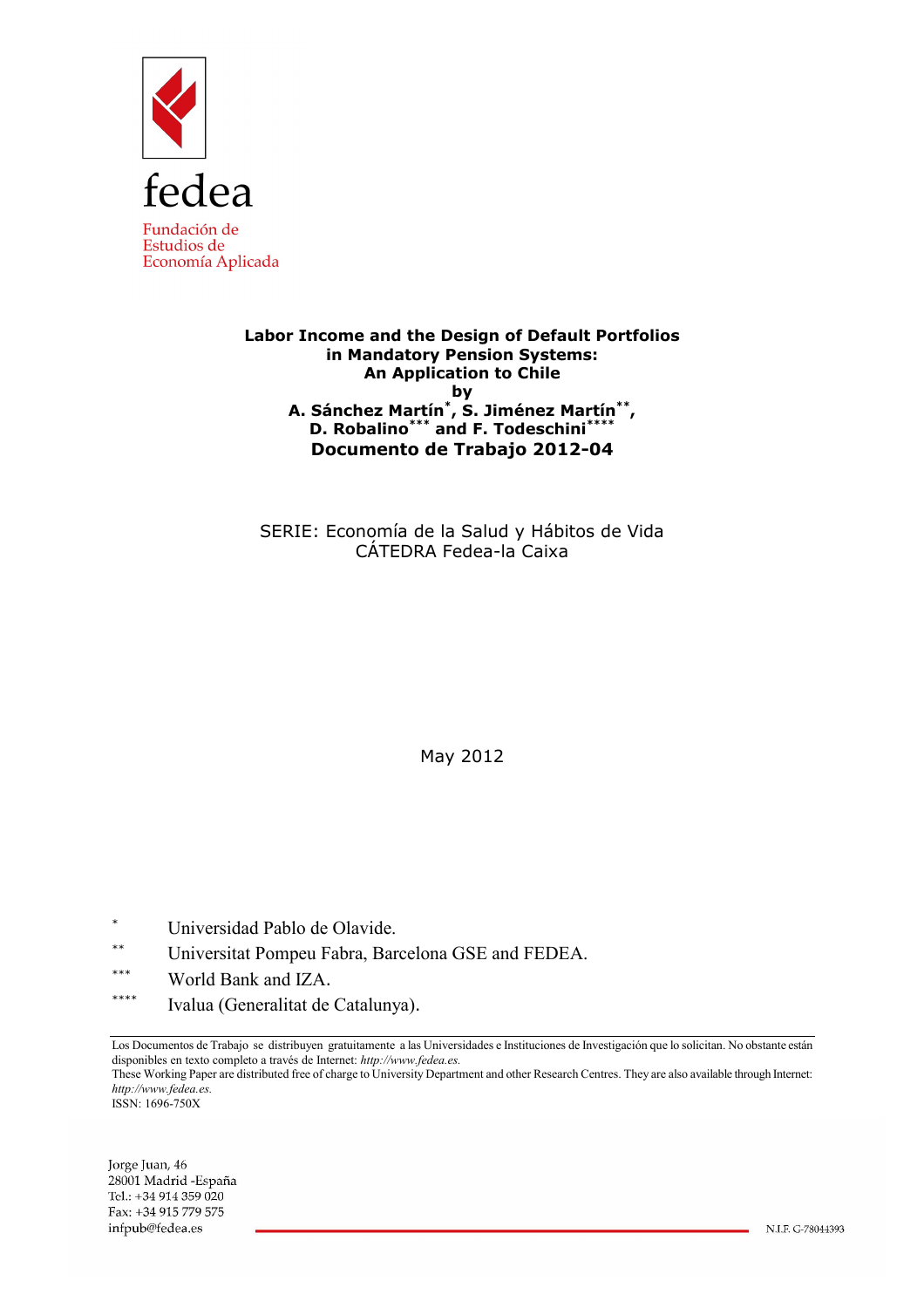# Labor Income and the Design of Default Portfolios in Mandatory Pension Systems: An Application to Chile<sup>x</sup>

A. Sánchez Martín, Universidad Pablo de Olavide,

S. Jiménez Martín, Universitat Pompeu Fabra, Barcelona GSE and FEDEA,

D. Robalino, World Bank and IZA,

and F. Todeschini, Ivàula

May 2, 2012

# Abstract

Governments often impose choices regarding the levels of savings and the composition of the portfolio of assets in mandatory pension systems; either the share of pay-as-you-go vs. financial assets or the structure of default portfolios to which a majority of workers stick. Yet, it is well known that the optimal savings rate and the structure of the portfolio of assets depend on individual preferences and the properties of human capital. For example, workers whose labor income is very volatile or is highly correlated with the returns on risky financial assets should tilt their portfolios towards safe assets early in life. In this paper we explore the potential welfare gains derived from incorporating this basic principle into the design of the default portfolios offered by DC pension plans, based on the case of the Chilean pension system. We estimate the properties of labor earnings for several representative individuals, simulate their optimal life-cycle portfolio choices and compare with the current institutional defaults. We find very sizable welfare improvements for several of the groups of workers studied. The results suggest that policymakers should take into account education and occupation when defining portfolio defaults. These principles apply more generally to the choice between pay-as-you-go vs. financial assets – and we argue – could improve incentive for some groups to contribute.

Keywords: Pension system, optimal retirement portfolio, Chile

JEL-class: H55, G11

<sup>ℵ</sup>We gratefully acknowledge the support from the World Bank and the Spanish Ministry of Education projects ECO2011-30323-C03-02, ECO2010-21706 and SEJ-6882/ECON.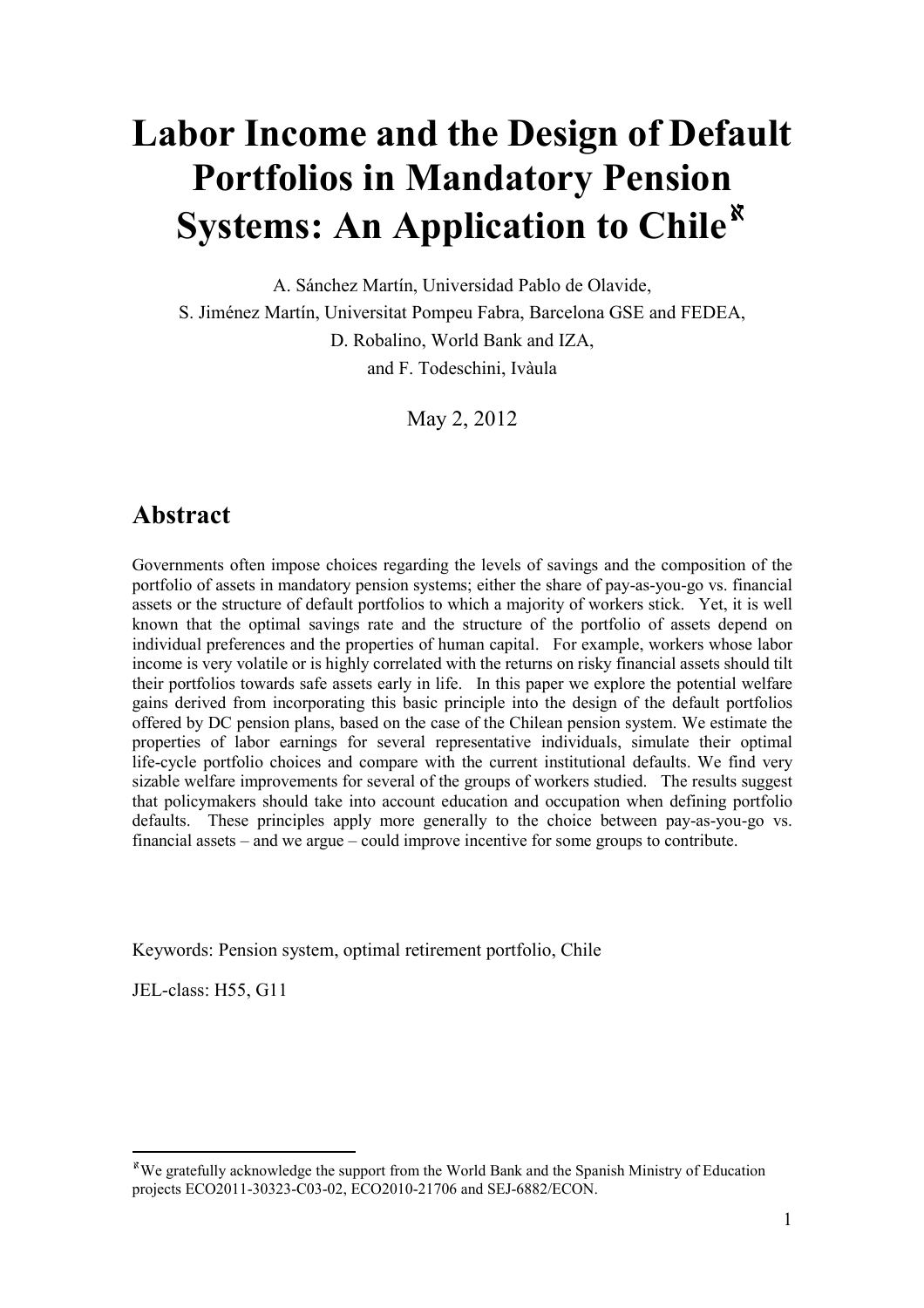# 1. Introduction

The majority of countries, regardless of income, have implemented mandatory pension programs. One of the common justifications for these programs is that, left to their own devices, individuals would not save enough for retirement. This is either because they have inconsistent time preferences, because it is difficult to have the discipline to commit to a given savings plan, or simply because they lack the information and skills to make good investment decisions (see, for example, Benartzi and Thaler, 2007). As a result, most governments have set up legislation that mandates individuals to join and contribute to public pension plans. Although there is a large heterogeneity in how these plans are designed and implemented, they always involve two critical choices: setting the targeted income replacement rate for a given retirement age and a given number of years of contributions; and defining how savings can be invested. In pure pay-as-you-go pension plans savings are mostly invested in pay-as-you-go assets (e.g., Brazil), in funded plans savings are invested in diversified portfolios of financial assets (e.g., Chile), whereas in "multi-pillar" systems savings are allocated to both types of assets (e.g., Sweden and Poland). In the case of financial assets, there are also restrictions regarding the types of securities that can be purchased and more and more countries are introducing default portfolios --to which most individual stick.

An important policy question is how efficient are these choices. Having a single mandatory savings rate that applies to individuals with different –unobservablepreferences already suggests that, for many, joining the public pension plan can be welfare decreasing (even after taking into account "myopia"), particularly if there are imperfections in financial markets that make it difficult for people to dissave. Making universal choices for the portfolio of pay-as-you-go and financial assets can further aggravate the problem and provide incentives for evasion and informal work. Indeed, the optimal assets portfolio depends not only on preferences, but also observable individual characteristics that are correlated with life-time labor income.

In this paper we consider these two problems in the case of Chile, paying special attention to asset allocations provided by default portfolios. . Thus, we explore how current default portfolios differ from optimal portfolios and whether there is room to improve their design. Our results suggest that policymakers should consider different default portfolios for males and females with different education attainment and/or professional occupation. These observable characteristics are good predictors of the "riskiness" of the individual human capital (and its correlation with returns on assets) which, in turn, lead to large differences in the structure of the portfolio of assets. An important corollary is that the savings rate and the share of pay-as-you-go vs. financial assets could also be set as a function of observable individuals characteristics. We argue that doing so could improve incentives to enroll and contribute among individuals who today are outside the system by choice (see Perry et al., 2007 and Ribe et al., 2012) either as informal wage employees or high-skilled self-employed.

Our analysis contributes to two strands of literature. It joins a growing body of research focusing on the impact of labor income on portfolio choice exemplified by, for example, Davis and Willen (2002), Campbell and Viceira (2002), Cocco, Gomes, and Mahenhout (2005), and Gomez, Kotlikoff, and Viceira (2008). Our analysis also links to research about the optimal design of defined contributions funded pension systems such as Bovenber et al. (2007) and Miles and Cerny (2006).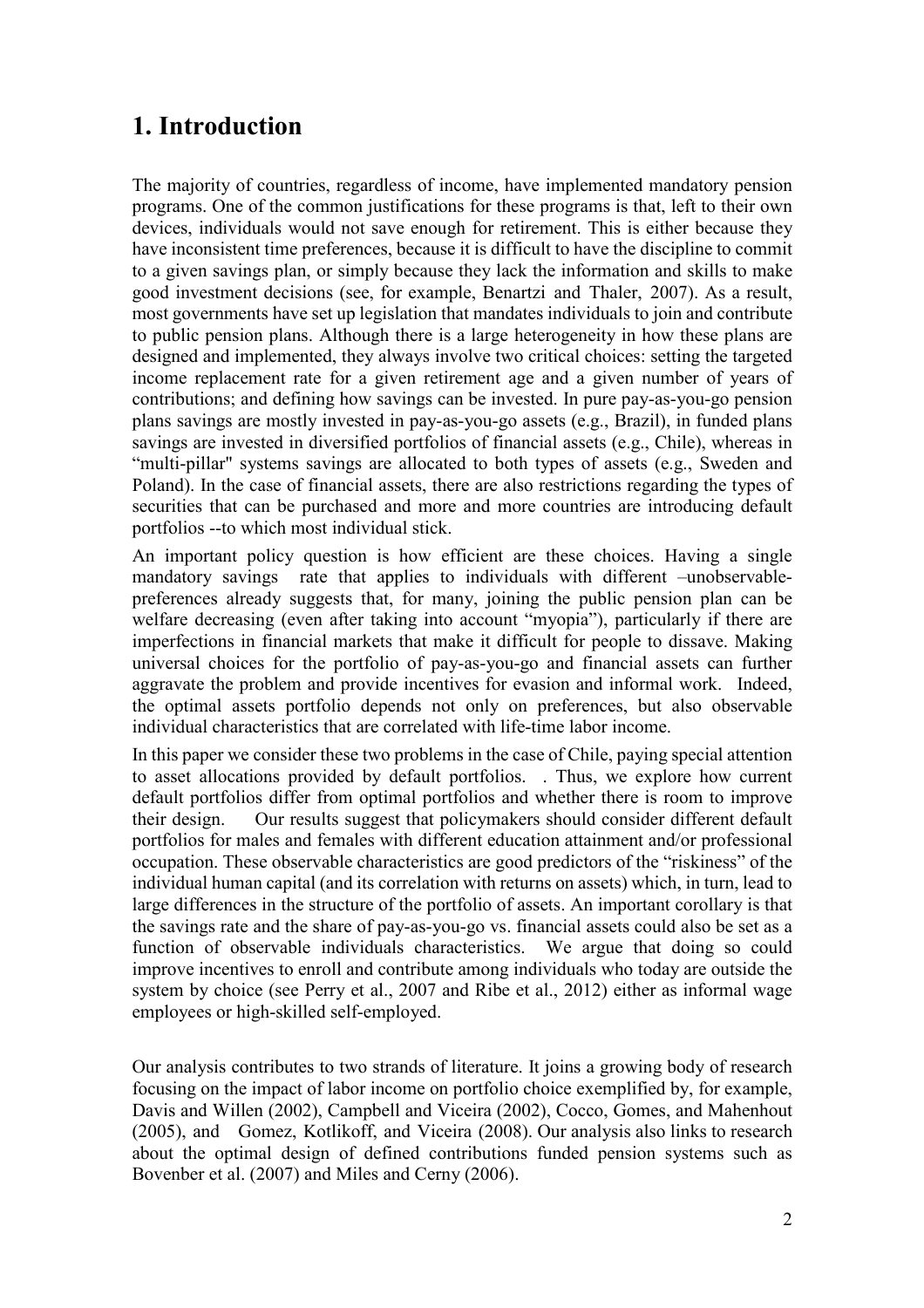The main findings of our work, which display little sensitivity to the degree of individuals' risk aversion, can be summarized as follows:

1. The labor income of the average wage earner in Chile (male, private sector, average education) exhibits a rather low degree of volatility and is largely uncorrelated with the returns of risky assets. Consequently, the optimal default portfolio in their retirement account should have a higher exposure to risky assets. The welfare gains from this change are appreciable and the implicit risk very small, meaning that those who *ex post* suffer with the change could be easily compensated for their losses.

2. For females and public sector workers the conclusion is similar but weaker. The welfare gains are, on average, smaller and the size of the ex post losers is larger.

3. Highly educated workers and employers have more volatile income profiles and higher correlation with aggregate stock returns. As o result, the optimal portfolio should be more "conservative" than that provided by the current legislation. This reallocation, however, would generate a large number of ex post "losers" (i.e., workers who experience a favorable combination of aggregate and idiosyncratic shocks and may, consequently, regret the prudence embedded in the ex ante optimal portfolio). The average gains are also smaller than in the benchmark case (the average wage earner). This then emphasizes the importance of combining default options with information to plan members about the tradeoffs involved when choosing among different portfolios.

The paper is organized as follows. Our model of optimal life-cycle choices is explained in section 2. The empirical procedures followed by its calibration to the Chilean case are the subject of section 3. The simulation results are presented in section 4. We finish with some conclusions and proposals for further research in section 5. The more technical parts of the paper are confined to a set of dedicated appendices.<sup>1</sup>

# 2. A model of life cycle behavior

 $\overline{a}$ 

We model the "rational" consumption and portfolio allocation of individuals that operate in an uncertain environment. Rationality in this context means that people's preferences are represented by an additively separable utility function (taking absolute consumption as its argument) and that choices are made so as to maximize the expected discounted value of that lifetime utility. More precisely, individuals maximize:

$$
U_{t0} = E_{t0} \left[ \sum_{i=t0}^{T} \beta^{(i-t0)} S_i \frac{C_i^{1-\eta}}{1-\eta} \right]
$$

where time is indexed by age,  $i$ ,  $t0$  is the age of entrance in the labor market,  $T$  is the

 $1$ Appendix 1 explores the link between labor income and portfolio choice, reviews the details of the life-cycle model and present a sensitivity analysis. Appendix 2 provides a brief overview of the Chilean pension system and its calibration for our numerical experiment. .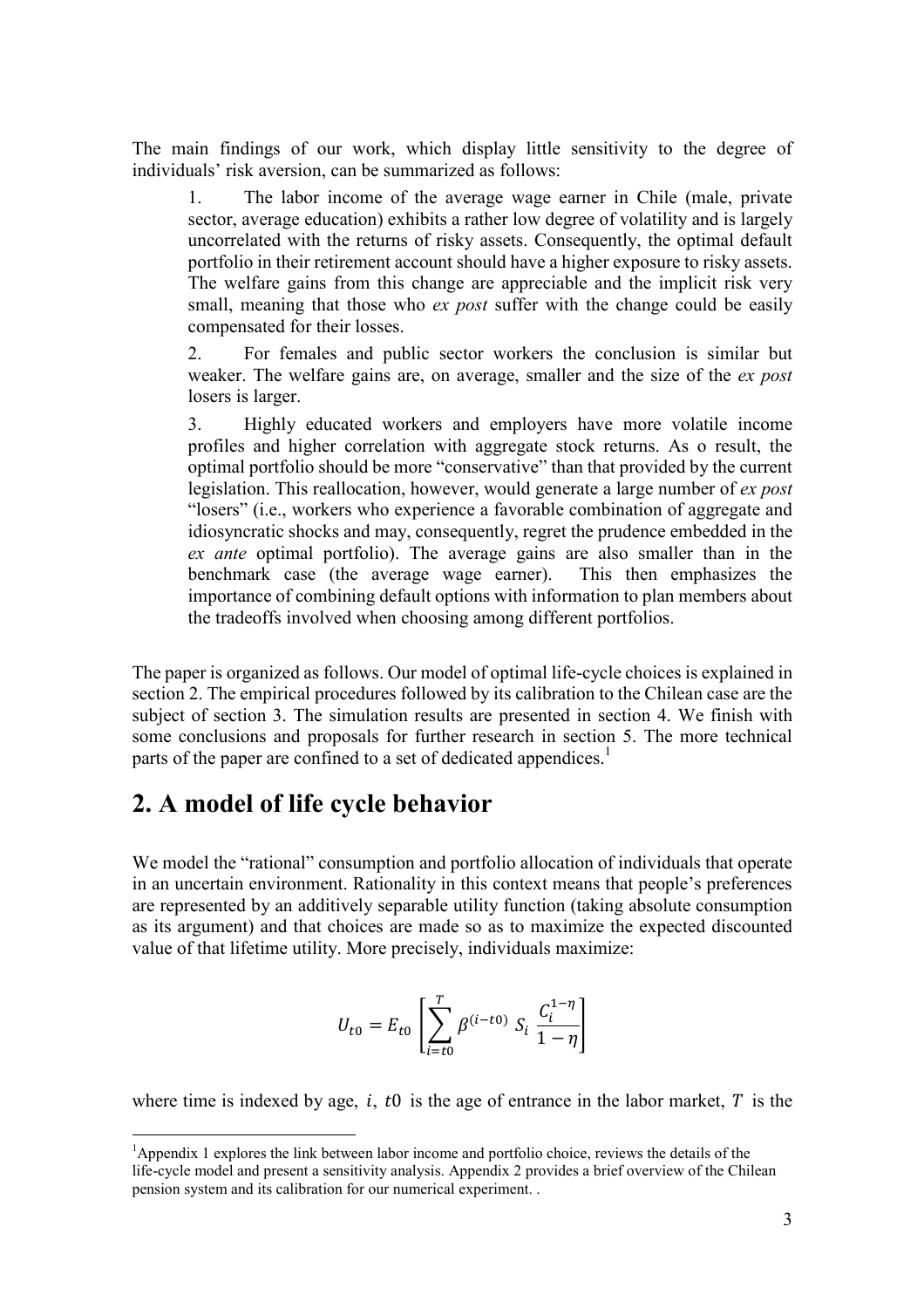maximum lifespan,  $\beta$  is a pure time discount factor,  $S_i$  is the probability of surviving to age *i* (conditional on surviving to  $t0$ ),  $C_i$  is age-*i* consumption and  $\eta$  is the degree of relative risk aversion (assumed constant). Note that we omit the dependence on calendar time to ease notation.

Each year before retirement (assumed to take place at the exogenous age  $R$ ), individuals receive labor income in the form of an exogenous and stochastic gross salary  $Y_i$ . As is standard, we decompose  $Y_i$  into the product of a permanent,  $P_i$ , and a transitory,  $\Theta_i$ , component  $(Y_i = P_i \Theta_i)^2$ . The transitory income shock is lognormally distributed, with unitary mean and independent of the other sources of uncertainty in the model. The permanent labor income component is obtained as follows:

$$
P_{i+1} = \Gamma_{i+1} \Psi_{i+1} P_i
$$

where  $\Psi_i$  is a mean-one, lognormal shock to permanent income and the deterministic factor  $\Gamma_i$  reproduces the average growth rate of labor earnings at age  $i^3$ . The log of the permanent component, then, is the sum of a persistent shock and a deterministic factor calibrated to reproduce the average profile of life-cycle earnings in the population (which is typically humped shape). The persistent shocks can be correlated with the stochastic return of risky assets in the economy described below (see, for example, Cocco et al (2005) for a discussion of the use of this particular model of labor income in the literature of life-cycle consumption and portfolio choice).

We also take into account that the *disposable* labor income of the individual differs from the gross income due to the outflows derived from two compulsory government programs: the social contributions (to the individual retirement account, IRA, described in the next paragraph), and the general income taxes. For simplicity, the latter takes the form of a pair of constant tax rates, ( $\tau$  and  $\tau_R$ ), applied, respectively to labor and capital income.

Throughout his life, our representative individual is enrolled with the Public Pension System<sup>4</sup>, which is *fully funded* and *defined contributions*. Each individual pays social contributions into his/her account before retirement, chooses the composition of the portfolio of assets in the account and collects the resulting pension benefit after retirement.<sup>5</sup> The compulsory contributions can be invested in two mutual funds: a riskless one that pays  $R_f$  with certainty, and a risky one with stochastic gross real return $R$ . We assume  $R$  to take the form of independent lognormal shocks with mean  $E[R]$  and variance  $\sigma_R^2$ . We assume that the innovations to R can be correlated with the permanent component of labor income, denoting their covariance by  $\rho$ . The proportion of the portfolio allocated to risky assets at age *i* is represented by  $\omega$ , and the value of the stock of assets accumulated in the IRA at the same age is represented by  $\Pi_i$ . The annual contribution rate,  $\zeta$ , is invariant during the life of the worker. Note that the accumulation of pension wealth depends on the particular realizations of the gross-income process of the individual *and* (whenever  $\omega_i > 0$ ) on the sequence of aggregate returns of the risky asset:

<sup>&</sup>lt;sup>2</sup>We follow the notation in Carroll (2009).

<sup>&</sup>lt;sup>3</sup>Formally, we assume  $Log \Theta \sim \mathcal{N}(-\sigma_{\theta}^2/2, \sigma_{\theta}^2)$  and  $Log \Psi \sim \mathcal{N}(-\sigma_{\Psi}^2/2, \sigma_{\Psi}^2)$ . These assumptions guarantee that  $E(\Theta) = 1$  and  $E(\Psi) = 1$ , implying that the average growth rate of the process is set by  $\Gamma_i$ . <sup>4</sup>As mentioned in section 1, we do not consider the (serious) issue of non participation in the pension system in this paper.

<sup>&</sup>lt;sup>5</sup> Note that the individual is not allowed to withdraw funds from his/her pension account until retirement, even in presence of unfavorable labor income shocks. For simplicity, we assume that the claim of the pension and the retirement from the labor force take place at the same time.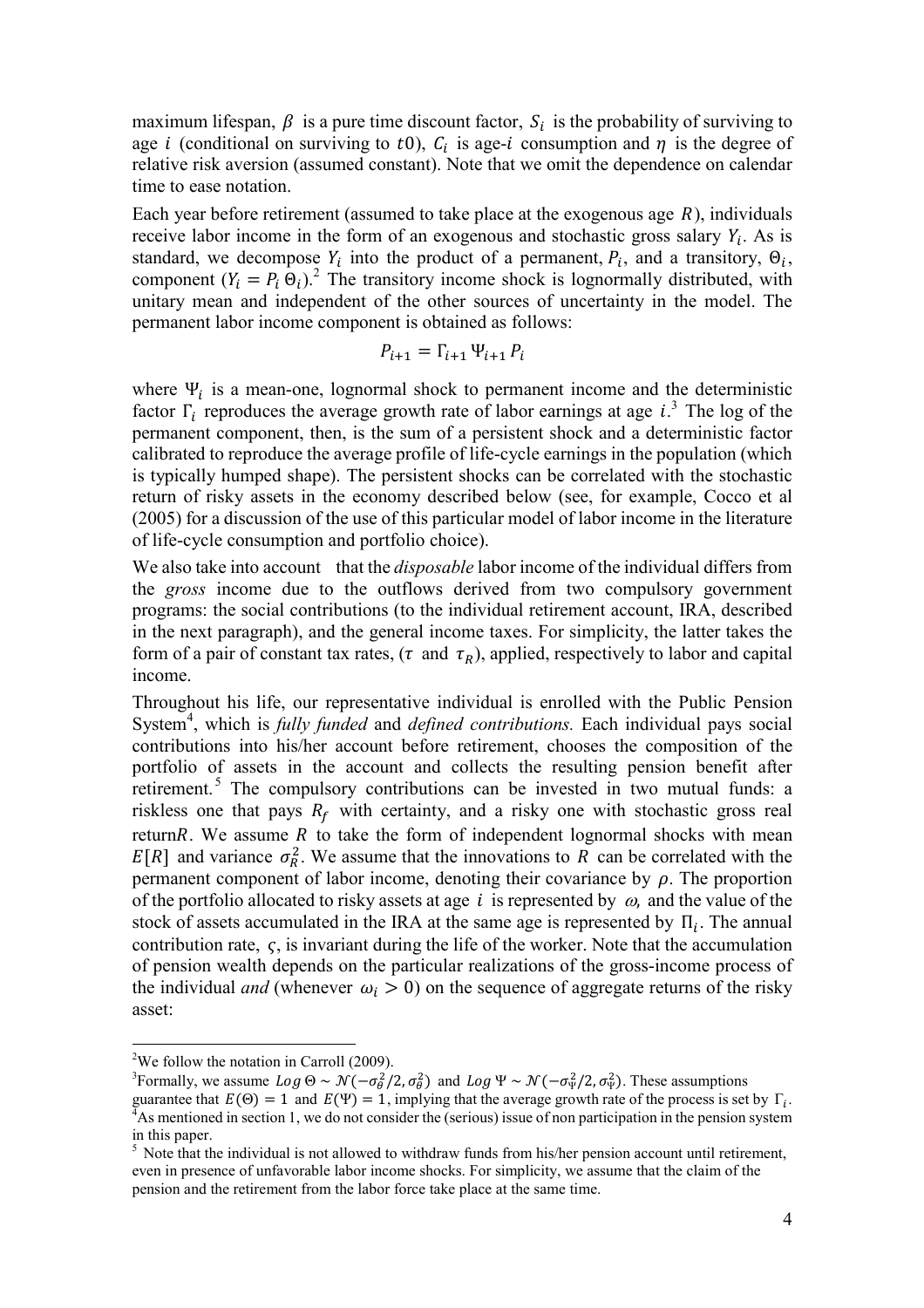$$
\Pi_{i+1} = (R_f + (R_{i+1} - R_f) \omega_i) \Pi_i + \varsigma Y_{i+1}
$$

The individual has a second source of liquid income in the principal and interest obtained from the stock of previously accumulated private savings  $A_{i-1}$ . Cash-in-hand or the total income available for consumption and savings at age  $i$  is represented by  $M_i$ . It evolves according to the simple budget constraint:

$$
M_i = (1 - \tau_R) R_f A_{i-1} + (1 - \tau) (1 - \zeta) Y_i
$$

Note that, while  $M_i$  represents the funds available at the start of the period,  $A_i$ represents the end-of-period stock of assets (i.e., those remaining after the consumption decision have been made,  $A_i = M_i - C_i$ ). Private liquid savings are assumed to be held in deposit accounts that pay the riskless rate  $R_f$ . This strong assumption captures well the observed behaviour of a large part (but by no means all) of the targeted population of this study .

After retirement, the individual problem is substantially simplified. The pension wealth accrued in the IRA is converted into an individual pension benefit,  $B$ , according to the norms of the pension system (discussed in section 1). The pension payment takes the form of a constant annuity, computed according to the average survival probabilities of the individual. For married men, the annuity is a joint annuity that provides the surviving widow with a certain percentage of the pension of the male worker. We thus model a deterministic flow of income during the retirement stage.<sup>6</sup>

In this work we do not let the individual take "short" or leveraged positions in any of the two available mutual funds (i.e. we impose  $0 \leq \omega_i \leq 1$ ) and also prevent the individual from borrowing from future income at any age (ie. the balance of the deposit account should always be positive  $A_i \geq 0$ . This is especially important after retirement to avoid the risk of dying with outstanding debts.

#### 2.1. Recursive formulation of the problem

 $\overline{a}$ 

As usual in the life-cycle literature, the individual problem is too complex to be solved analytically and we must use recursive computational methods instead. Each period, the state of the individual under study is characterized by the vector  $\{i, M, \Pi, P\}$ . To solve the model we must express the consumption and portfolio choices as functions of that state vector:  $C(i, M, \Pi, P)$ ,  $\omega(i, M, \Pi, P)$ . This is achieved by solving the Bellman equation of the problem: $<sup>7</sup>$ </sup>

$$
V_i(M, \Pi, P) = \max_{\{C, \omega\}} u(C) + \beta S_i E[V_{i+1}(M', \Pi', P')]
$$
(1)

$$
M' = (M - C) (1 - \tau_R) R_f + (1 - \zeta) (1 - \tau) Y'
$$

$$
Y' = P' \Theta'
$$
 (2)

$$
P' = \Gamma_{i+1} \Psi' P \tag{3}
$$

<sup>6</sup>Health shocks are a potential source of variability in (net) income at advanced ages, but we do not include them is this study. We also abstract from the existence of a bequest motive for saving in our representative individuals.

<sup>&</sup>lt;sup>7</sup>Our formulation has the advantage that the *value function* is homogeneous with respect to the permanent income  $P$ . As a result, the Bellman equation can be reformulated with all variables expressed as ratios to the current value of the permanent shock,  $P$ . This reduces the dimension of the problem, making the transformed problem significantly easier to solve. See appendix B for more details.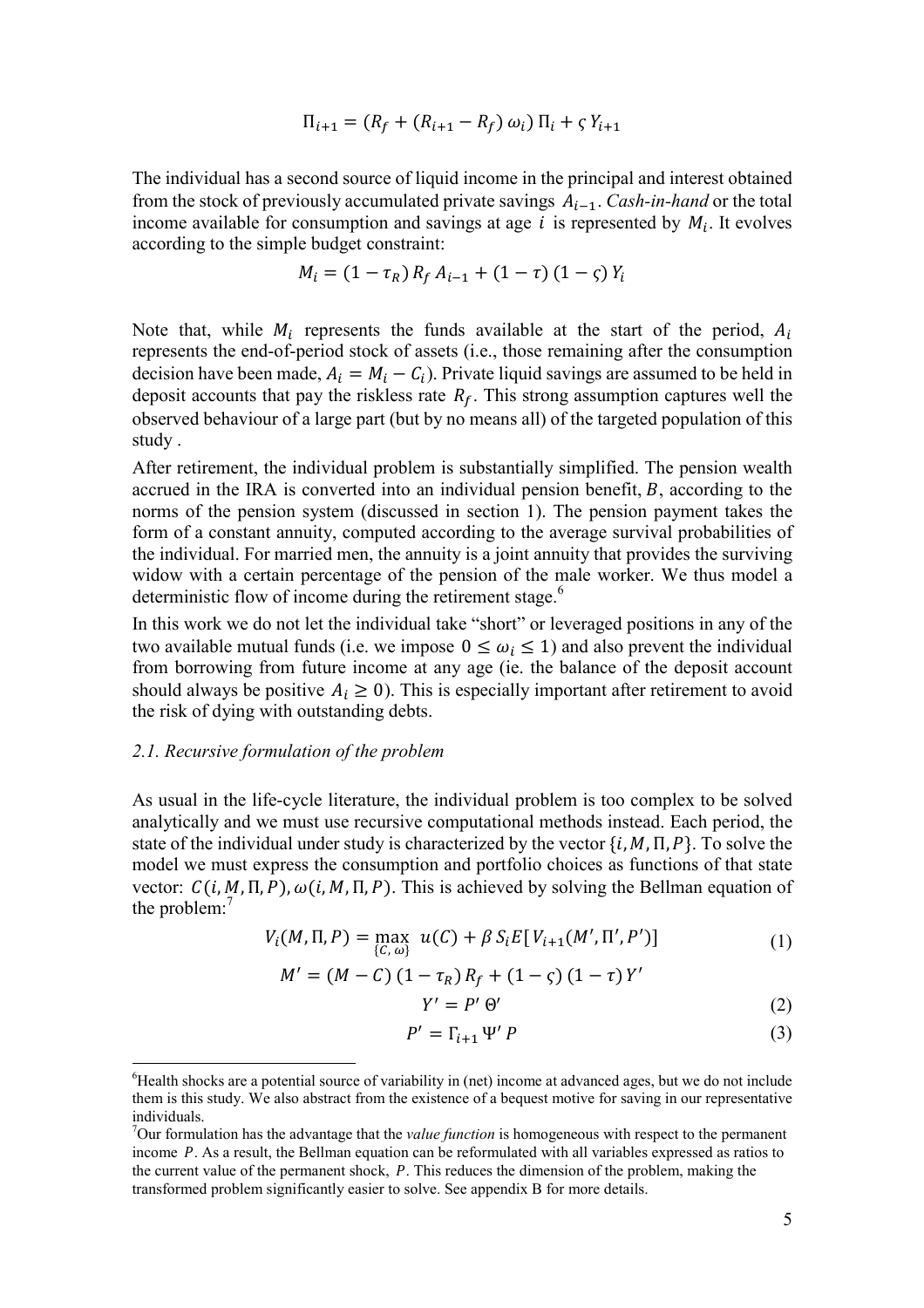$$
\Pi' = (R_f + (R' - R_f) \omega) \Pi + \zeta Y'
$$
\n(4)

where future variables are denoted with a prime. A discussion of the first order conditions of the problem, the properties of the optimal behavioral rules and the numerical technique employed to solve the model (Carrol (2006) endogenous grid point algorithm) can be found in appendix B.

# 3. Calibration of the illustrative examples

In this section we apply the theoretical life-cycle model of the previous section to the Chilean economy and pension system. The Chilean system of individual pension accounts is one of the most sophisticated in the world (see Appendix 2 for a description). Among its many features, the system provides its affiliates with age-varying defaults for their asset allocation (see Berstein et al., 2011b). These defaults are followed by almost 70% of the workers enrolled and are already conditional on individual characteristics (the gender of the affiliate). As discussed above, our aim is to explore the convenience of expanding the set of observable characteristics that are explicitly considered when designing default portfolios.

 We work with a stylized version of the public pension and tax systems and the set of assets available to transfer income across time and states of nature. All our representative individuals operate in the same environment and share a common set of mortality probabilities and preferences over life-cycle consumption and leisure (see Table 1 for a summary of the parameters defining institutions and preferences). They only differ in the properties of the stochastic process underlying the dynamics of their labor income. Differences in these processes are important enough to generate a large variation in the set of optimal individual decisions.

| τ          | & Income tax rate                                 | 0.22  |
|------------|---------------------------------------------------|-------|
| ς          | Contribution rate                                 | 0.1   |
| R          | Retirement age                                    | 65    |
| $B_m$      | Minimum Pension (% average labor income)          | 0.08  |
|            | <b>Asset returns</b>                              |       |
| $R_f-1$    | Riskless rate (Multifondo E)                      | 5.35  |
| $E[R]-1$   | Mean return of risky assets (Multifondo A)        | 8.30  |
| $\sigma_R$ | Standard deviation of risky assets (Multifondo A) | 0.209 |
|            | <b>Preferences</b>                                |       |
| η          | Risk aversion                                     | 5     |
| β          | Discount factor                                   | 0.98  |
|            |                                                   |       |

#### Table 1. Parameter values used in the modeled economic environment

Survival probabilities are taken from the Human Mortality Database (2011) and correspond to the year 2000. For preferences, the parameters' values selected for our benchmark case are intended to result in standard life-cycle behaviors. The pure time discount factor,  $\beta$ , is set to reproduce the ratio of private assets to labor income at the age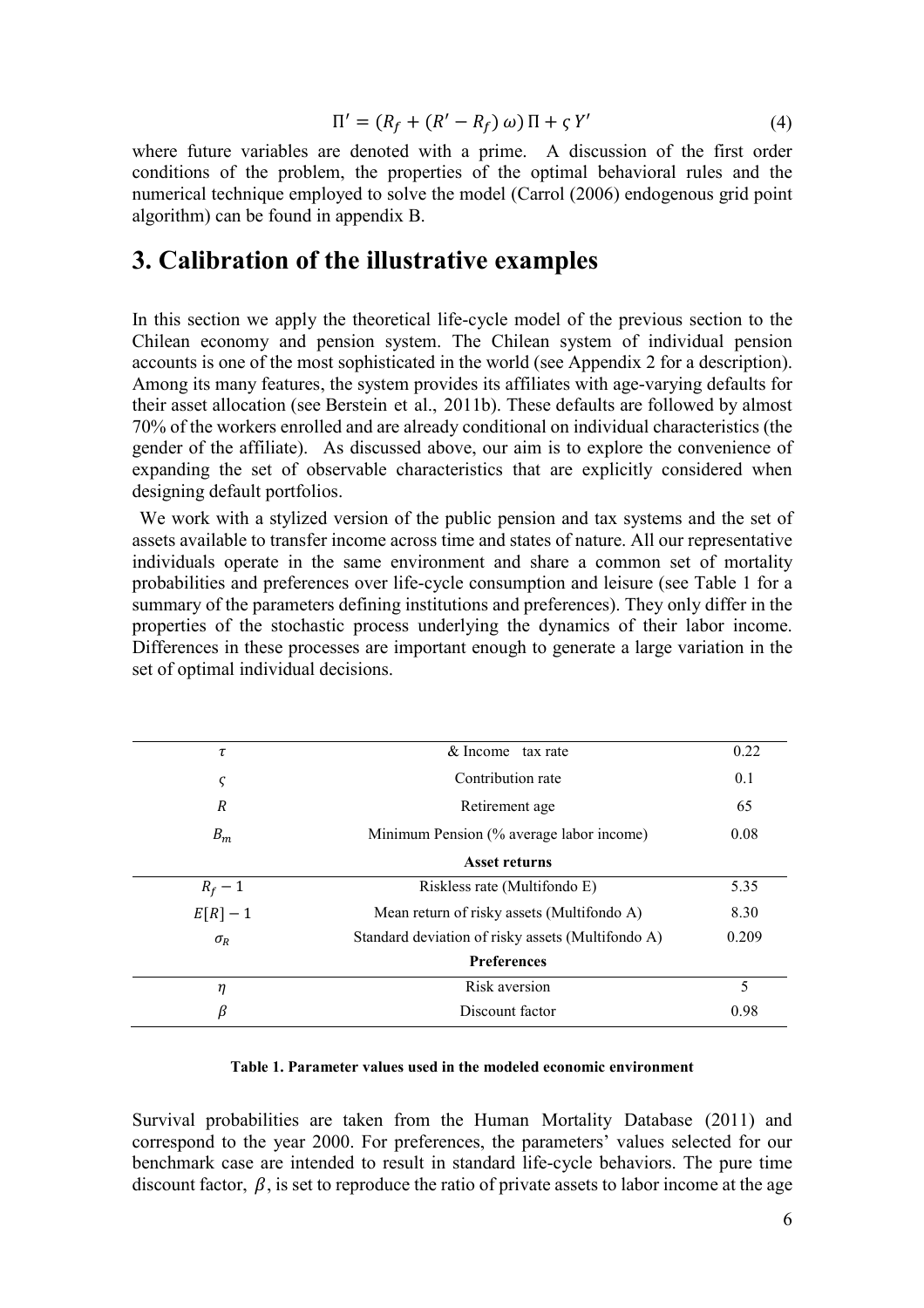of 60, according to the 2006-wave of the EPS survey.<sup>8</sup> More specifically, we set  $\beta$  to the value that generates a median  $A/Y$  at 60 close to the median of the private wealth-to-income ratio for workers with average education.<sup>9</sup> As indicated in the bottom rows of Table 1, the resulting individual is remarkably patient; he/she discounts the future at a 2% annual rate. The degree of risk aversion,  $\eta$ , was set to a value 5 which is common in simulation analysis of individual portfolio choice.<sup>10</sup> Such a degree of risk aversion is also quite close to values used in the macroeconomics literature (which, typically, assume a slightly higher degree of inter-temporal substitution). In appendix 1 section C we explore the stability of our main findings to changes in this parameter value.

The characterization of the properties of the life-cycle labor income flows is a centerpiece of the calibration exercise. There is extensive evidence in the economic literature of large differences in the properties of labor income across different groups of individuals. The systematic exploration of the data has been done mainly for developed countries, but there is also a growing literature on developed economies.<sup>11</sup> These countries have, in general, less developed formal social protection networks, which can result in larger volatility of labor income and more intra-cohort heterogeneity. For Chile, there have been few systematic attempts to assess the differences in the labor income processes of different social groups. The analysis in Repetto and Huneeus (2005), also based on ESI data, may be the most outstanding example.<sup>12</sup> In our analysis we use a broad definition of gross individual income, which includes wages, pensions, government benefits and income from individual business. We also do not limit ourselves to currently employed workers, reflecting in this way the volatility in income induced by unemployment spells. We undertake separate estimations according to three observable characteristics: education (disaggregated in three groups), gender, and type of work defined by sector of occupation (private vs. public) and type of labor relation (wage earners vs. employers or self-employed). We thus have a total of 24 different types of workers. In this section, however, we limit ourselves to only five "representative" cases.

We take as our benchmark a male of average education working in the private sector as a wage earner (see first row in Table 2). This is the type of worker most frequently observed in our sample.<sup>13</sup> The second profile is that of is a female counterpart of our benchmark case (referred as "Fml" as indicated in the second row of Table 2). The other three profiles involve a highly educated male employee referred as "HighE," the public sector *alter ego* of our benchmark named "Public," and a representative of employers

<sup>&</sup>lt;sup>8</sup>The EPS (Encuesta de Protección Social) is a biannual longitudinal survey conducted by Universidad de Chile.

 $\rm{^{9}The}$  median value of the ratio is approximately 3.7. The median private wealth (including liquid financial wealth, voluntary retirement savings and housing assets) is 12 million pesos; the average labor income is 3.2 millions.

<sup>&</sup>lt;sup>10</sup>See, for example, Campbell and Viceira (2002) and Gomez, Kotlikoff, and Viceira (2008). In (Cocco, Gomes, and Mahenhout 2005) the benchmark value is 10, but a simulation with our less extreme value is also provided.

<sup>&</sup>lt;sup>11</sup>See, for example, Davis and Willen (2002) for the USA. In this country, the PSID (Panel Study of Income Dynamics) has provided the foundations for a large number of life-cycle analysis like Storesletten, Telmer, and Yaron (2004) or Campbell et al. (2001) (or the references therein).

<sup>&</sup>lt;sup>12</sup>ESI (Encuesta Suplementaria de Ingresos) is a supplement to the annual Labor Survey organized by INE,

the Chilean national statistics institute. It is a rotatory panel, with households staying in the sample for a maximum of 6 quarters. The sample is nationwide representative, with a sample size close to fifty thousand observations per annum. We use the information corresponding to years 2001 to 2009.

<sup>&</sup>lt;sup>13</sup>To guarantee an accurate estimation of the statistical properties of their labor income, we only work with type of workers that are well represented in our estimation sample.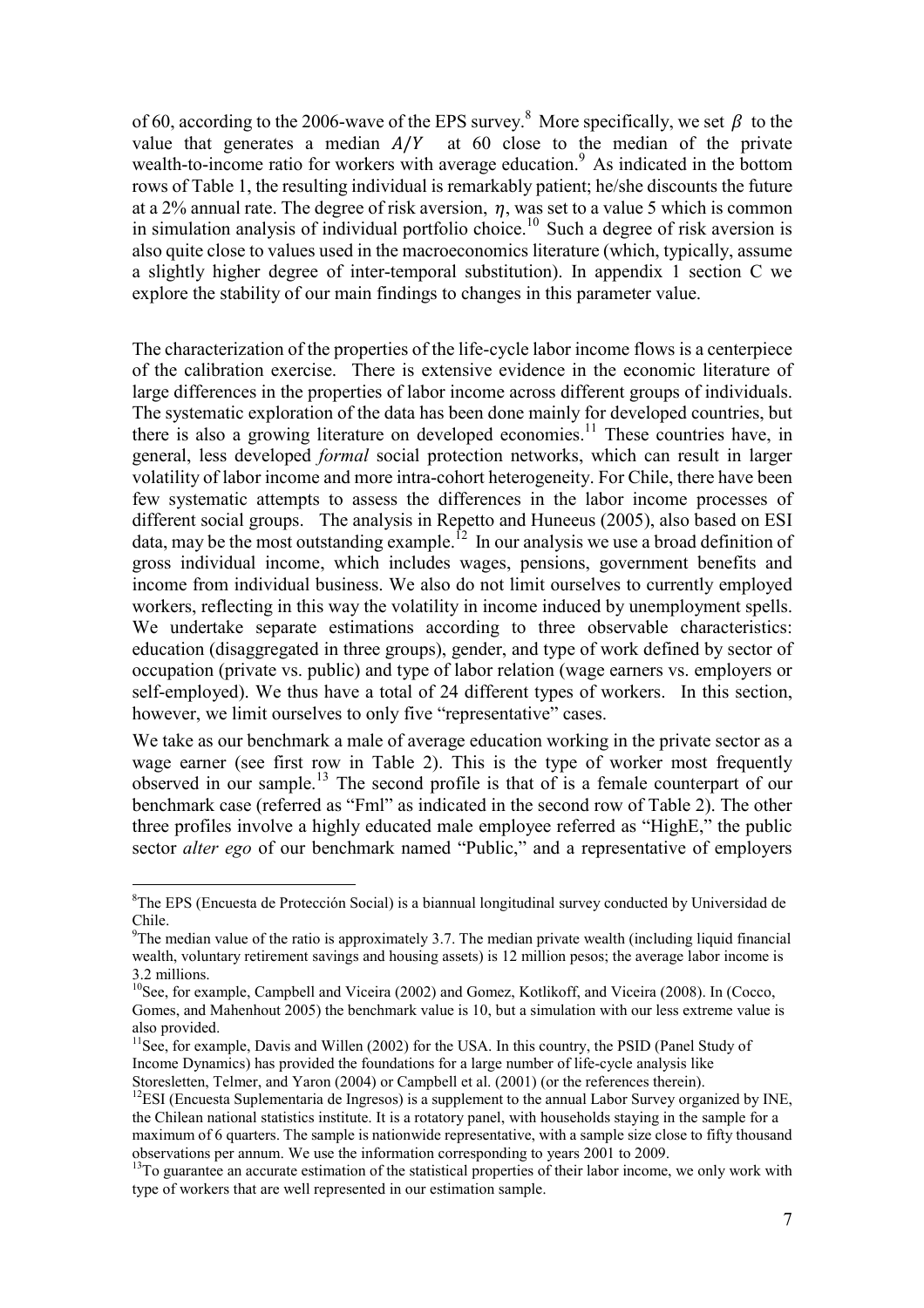identified as "Emp." We follow standard econometric procedures to estimate the statistical properties of labor income flows for all our representative cases.<sup>14</sup>

| Short-name | Gender | Educ | type          | Avg | Tran              | Perm            | Cov    |
|------------|--------|------|---------------|-----|-------------------|-----------------|--------|
|            |        |      |               | Y   | $\sigma_{\theta}$ | $\sigma_{\Psi}$ | $\rho$ |
| Base       | Male   | Avrg | Wage earner   | 2.9 | 0.035             | 0.040           | 0.0    |
| Fml        | Female | Avrg | Wage earner   | 2.4 | 0.073             | 0 0 9 4         | 0.1    |
| Public     | Male   | Avrg | Public sector | 4.0 | 0146              | 0.039           | 0.5    |
| HighE      | Male   | High | Wage earner   | 9.0 | 0.077             | 0.155           | 0.3    |
| Emp        | Male   | Avrg | Employer      | 7.1 | 0.264             | 0.051           | 0.75   |

Table 2. Characterization of the representative agent by gender, education type of contract and properties of their life-cycle labor-income processes (average, variance of the transitory and permanent components and covariance with the returns of the risky assets).



Figure 1. Average labor income by age for our five representative individuals.

Our key findings can be summarized as follows:

4. The life-cycle profiles of labor income display standard dynamics (see Figure 1). All the profiles are "hump-shaped", showing raising incomes early in life that eventually flats out and ultimately declines. There are, however, strong

 $14\,$ The predicted component of life-cycle income is estimated by running regressions of the log of gross annual income on a quadratic polynomial. We use the residuals from these regressions to estimate the variance decomposition following the methodology in Carroll and Sanwick (1997). In summary, it proceeds in two steps: First, we compute the variance of the differences in incomes residuals separated  $d$ periods,  $Var(\hat{y}_{t+d} - \hat{y}_t)$ . The permanent/transitory components are then subsequently recovered by using that  $Var(\hat{y}_{t+d} - \hat{y}_t) = d\sigma_P^2 + 2\sigma_T^2$ . The correlation of labor income shocks and stock returns is estimated following a very similar approach (see page 208 in Campbell and Viceira (2002)): we construct the excess returns of the risky asset by computing the average annual return enjoyed by "Multifondo" A in the interval 2000/2011 (obtained from the daily data provided by Superintendencia de AFP).  $\rho$  is then obtained from an OLS regression of the annual cross-section averages on the constructed excess returns.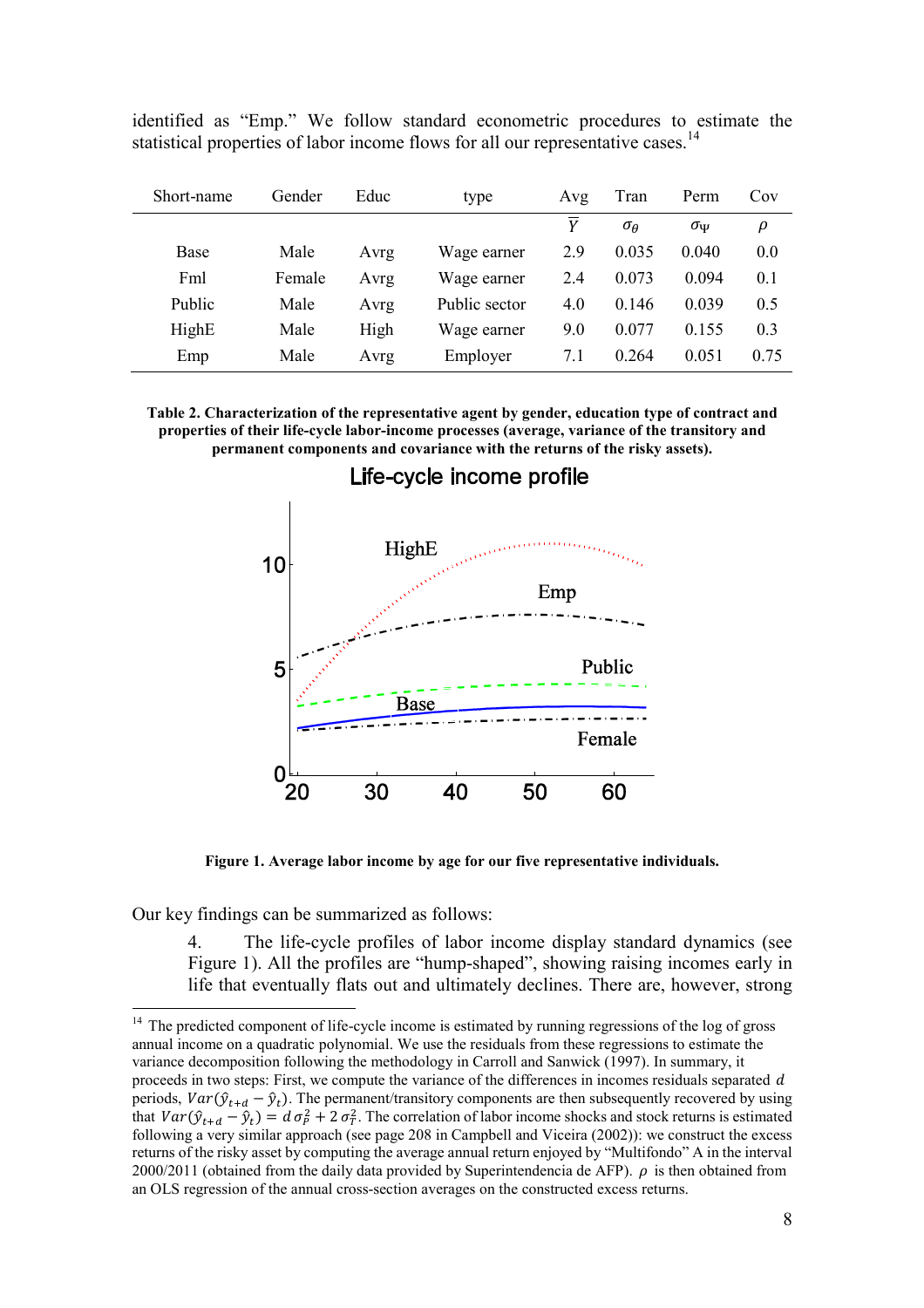differences in the curvature of the profiles. Highly educated workers have the steepest growing profile when entering the labor market, while all others display a more moderate growth rate. This growth rate becomes negative late in life for the highly educated (in the mid 50s) and somewhat earlier for the rest (typically in the mid forties), although the declines are very mild in most cases. Our female and public workers, in particular, have largely flat income profiles. Regarding average income levels the results are not surprising. Compensation is the highest for highly educated wage earners and employers, followed by public sector workers, male wage earners with average education and, finally, female wage earners with average education.

5. We find large differences in the estimated value of the permanent and transitory components of labor income. The permanent component,  $\sigma_{\Psi}$ , is lower in the case of the public sector workers and higher in the case of wage earners with high education (see the second and third columns in Table 2). As discussed in the previous section and in appendix A,  $\sigma_{\Psi}$  is expected to be a fundamental determinant of the individual portfolio choice. It is important to observe the much larger degree of volatility (both temporary and permanent) of females vs. males, and the fact that the large variability of the income of employers seems to be mostly transitory.<sup>15</sup>

6. As expected, we find the labor income of employers to be strongly correlated with asset returns, which are themselves strongly procyclical (see rightmost column of Table 2 where assets refer to "Multifondo" A). Similarly, highly educated workers show a positive correlation, smaller than that of the employers but still larger than that of our base case (both male and female). Public employees have also a positive correlation, which is not surprising, but the level found (0.5) is larger than expected. As with the variance of the permanent component, standard theoretical results (see appendix A) suggest a strong inverse relation between  $\rho$  and the proportion of risky assets in the optimal portfolio, making it another critical component of the portfolio choice.

# 4. Results

This section discusses the results of the calculation of the optimal life-cycle behavior of our representative individuals.<sup>16</sup> We start by describing the optimal portfolio of male wage earners with an average education. Then, we quantify the welfare consequences of following the portfolio default provided by the current pension system rather than the optimal schedule. Finally, we look at the optimal portfolios of our other representative

 $\overline{a}$  $<sup>15</sup>$ Exploring these rough stylized facts in more detail is an important aspect that we leave for future research.</sup> <sup>16</sup>In the simulation, we generate one particular time-series of the returns of the risky asset (following the stochastic process described in section 2. This realization covers the entire professional life of each of the individuals of our simulation sample (a cohort of 500 ex-ante identical individuals). We then simulate time series of permanent shocks for each of the individuals in our artificial sample, reflecting the (type-specific) correlations between permanent shocks and asset returns. Finally we generate independent life-cycle profiles of transitory income shocks for each of the individuals. We let workers react optimally to their specific shocks and store their resulting life-cycle paths of consumption, portfolio choices and stocks of private and public (IRA) wealth. This process is repeated 25 times in different aggregate scenarios (ie. with different realizations of the common time-series of the returns of the risky asset). In what follows we report medians across individuals and across aggregate scenarios of the different statistics of interest (like optimal portfolios or welfare changes induced by policy changes).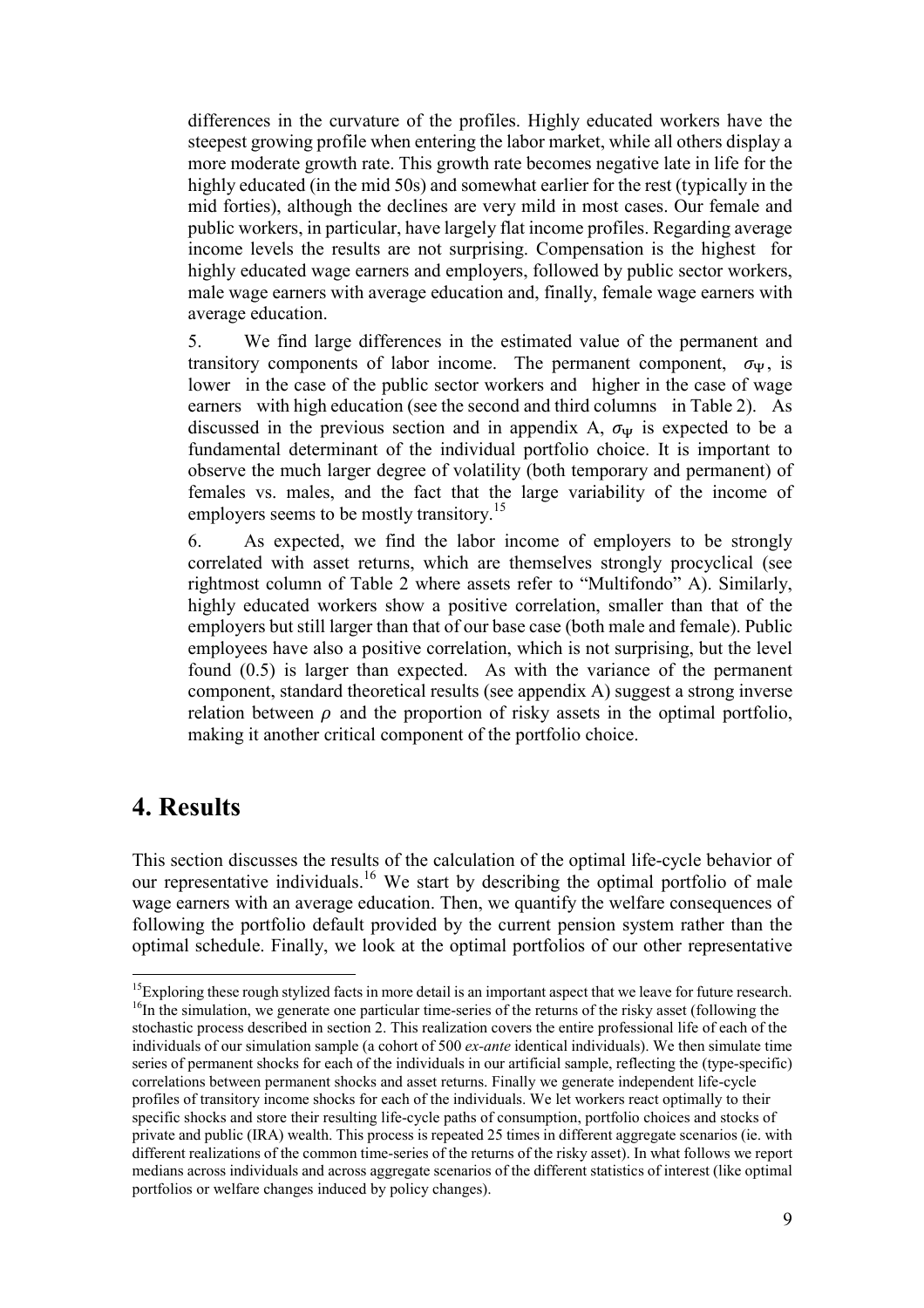individuals.

# 4.1. The benchmark individual



Figure 2. Simulation results for the benchmark individual (wage earner of average education): median life-cycle consumption, labor income and cash-in-hand (left panel); median ratios of accumulated private and pension (IRA) wealth to income (right panel)



Figure 3. Left panel: median proportion of risky assets in the IRA account of the benchmark individual (blue continuous line), with bands corresponding to the 5% and 95 % percentiles of the distribution of income shocks (blue dotted lines) versus the current institutional default in Chile (red dashed line). Right panel: simulated distribution of pension replacement rates -ratio of the pension benefit to labor income at the age of 64-, under the optimal portfolio rule.

Figures 2 and 3 illustrate the simulation results obtained for the benchmark individual introduced in section 2: a wage earner with average education employed in the private sector. The panel on the left in Figure 2 displays the optimal consumption/savings behavior of the agent. We observe that consumption is close to income early in life and private assets accumulate at a very slow pace (see right panel). This is the usual response to the upward-sloping profile of net labor income: for precautionary reasons, workers build a relatively small buffer stock of assets very early in life, but their saving rates go subsequently down and stay low until the mid-forties. Serious voluntary savings only materialize in the twenty years immediately preceding retirement, with saving rates increasing progressively until they reach a maximum in the mid-fifties. By the time the worker reaches retirement age, he/she has accumulated around 4 years of net income in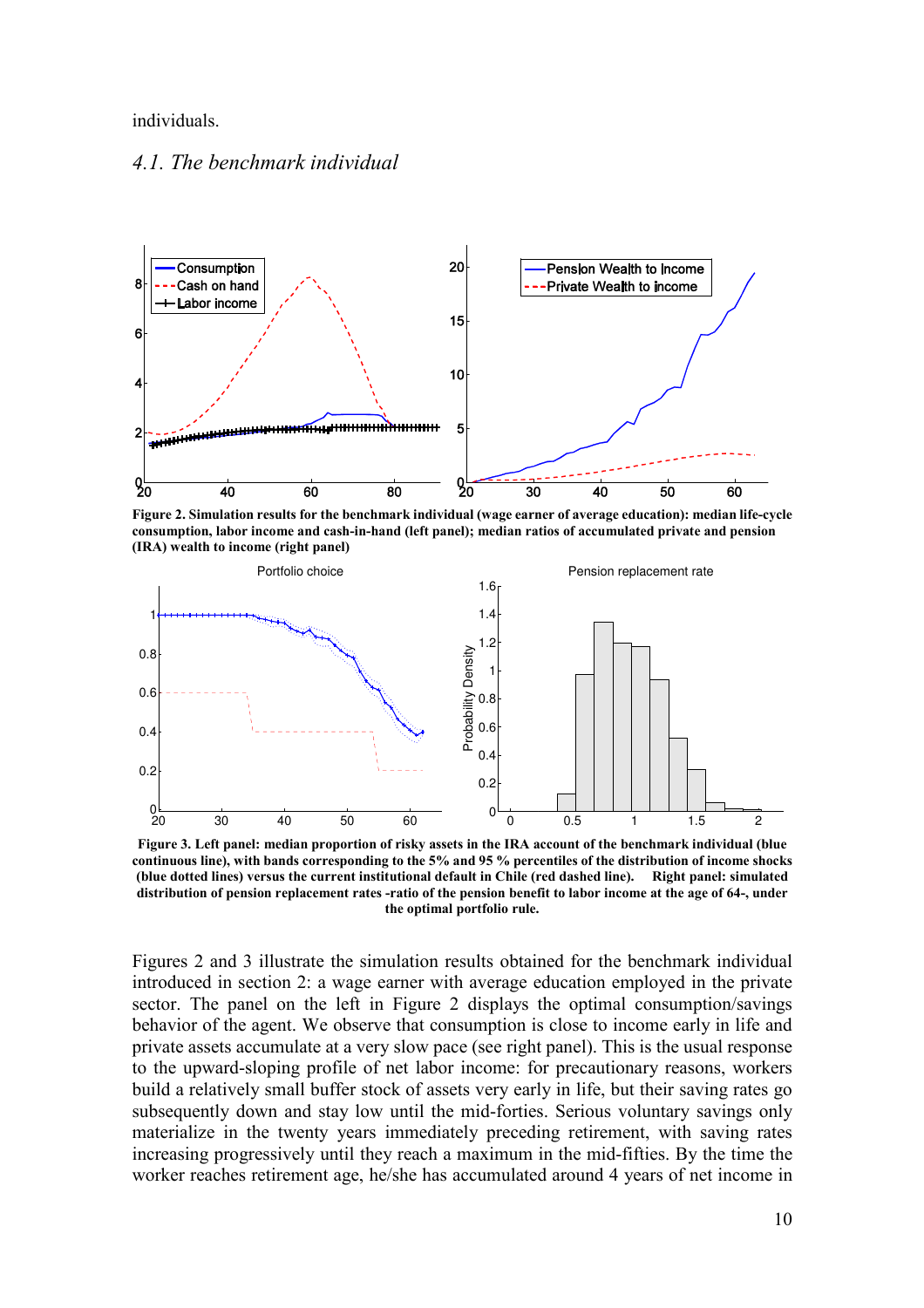private liquid assets. The assets accumulated in the IRA are, at the same age, more than five times larger despite the smaller 10% mandate savings rate, which is the result of a higher compound average interest rate of return. This higher return stems from the inclusion of a large proportion of risky assets in the IRA (see left panel of Figure 3). Of course, these higher average returns only come as a compensation for the extra risk incurred, which is apparent in the simulated distribution of the level of the pension obtained upon retirement (see right panel of Figure 3). This pension ranges between less than  $50\%$  of pre-retirement earnings to  $200\%$ .<sup>17</sup> After retirement, individuals are assumed not to take portfolio decisions (all the liquid wealth stays in the deposit account), and run down their accumulated private assets quite rapidly. Eventually, late in their seventies or early in their eighties, they hit a borrowing constraint (they are not allowed to borrow from future pensions) and simply consume their pension benefit thereafter.

The optimal portfolio choice of our benchmark individual (see left panel of Figure 3) is characterized by a large share of risky assets early in life, followed by a progressive conversion into the safer bonds offered by Fund E. This decreasing life-cycle pattern of  $\omega$  is consistent with well known principles of life-cycle portfolio choice when human capital is accounted for.<sup>18</sup> As workers get older, human capital constitutes a diminishing proportion of their total wealth. For our benchmark individual, human capital is an order of magnitude safer than risky assets, meaning that their implicit stock of private wealth tilts naturally towards riskier assets as the individual ages (i.e., the share of the risky asset in the total increases). It follows that, to keep a constant proportion of total wealth invested in risky assets, workers must progressively reduce the riskiness of their pension savings with age.

Figure 3 also displays the 5% and 95 % quantiles of the simulated optimal portfolio choices. They illustrate the range of different outcomes that result from the accumulation of different income and return shocks throughout the working career of our representative individual. The dispersion increases with time, with very little heterogeneity at the onset of the professional life and a more distinctive widening of the upper and lower bounds in the ten years before retirement. Still, the decreasing pattern for  $\omega$  is evident.

We find a higher proportion of risky asset in the optimal portfolio than in the default portfolio for the average worker.<sup>19</sup> Here we take as the "recommended" benchmark the default proposed by the Chilean authorities for the workers enrolled in the System of "Multifondos" (see page 4 of Berstein et al., 2011a). This benchmark prescribes Fund B as the default option for (male) workers of up to 35 years of age, Fund C for workers between 35 and 55 years, and Fund D for workers older than 56. Given the legal limitations on the assets composition of the different "Multifondos", we can estimate the proportion of risky assets in the pension portfolio by age. This share is plotted as the step-wise decreasing dashed-line in Figure 3, starting with a 60% share before the age of 35 and ending with just 20% after age 55. This legal default is appreciably more conservative than our optimal portfolio rule, meaning that there can be welfare gains from moving into riskier default portfolios.

# 4.2. Welfare analysis

To assess the potential gains from a change in the asset allocation default, we compare the utility derived by our representative individuals when they follow the optimal portfolio

 $\overline{a}$  $17$ To interpret these high replacement rates, recall that we are simulating workers that are permanently enrolled with the pension system.

<sup>&</sup>lt;sup>18</sup>They are reviewed in section A of Appendix 1.

<sup>&</sup>lt;sup>19</sup>And, also higher that the proportion currently observed in the EPS data.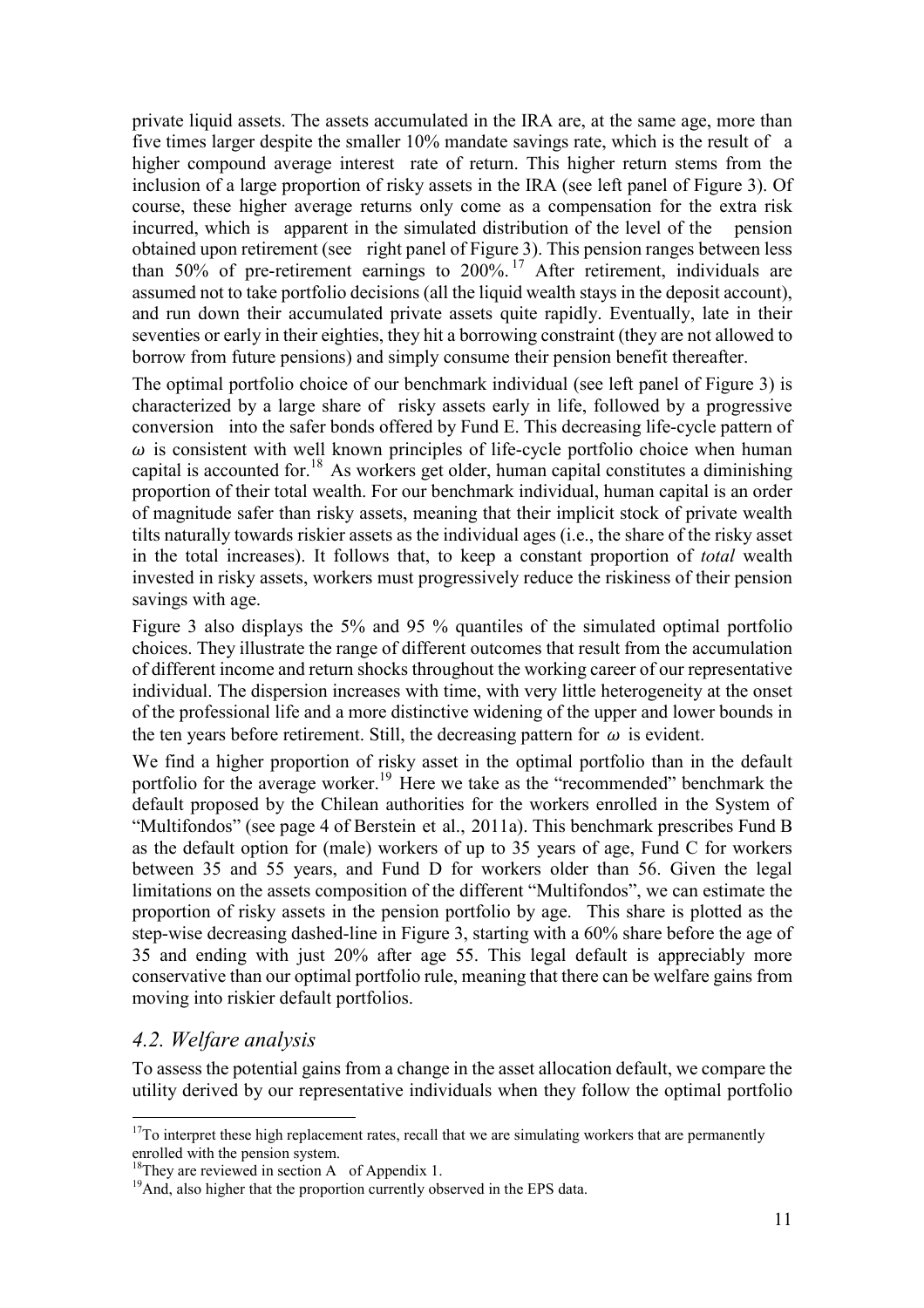rule and when they follow the default portfolio.<sup>20</sup> To focus exclusively on the differences stemming from the portfolio choice, we assume the same saving behavior in both cases (i.e. we apply the optimal saving rates to the simulation with the institutional default).



Figure 4. Left panel: distribution of the pension replacement rates obtained under the current portfolio default (red, dashed line) versus those with the optimal portfolio rule (blue, continuous line) for the benchmark individual; Right panel: Distribution of the welfare changes induced by the change in portfolio default for the benchmark individual

| Name   | Gender | Educ | type               | Repl. Rate |         |        | Welfare |                  |
|--------|--------|------|--------------------|------------|---------|--------|---------|------------------|
|        |        |      |                    |            | O5%     | Median |         | $Q95\%$ % losers |
| Base   | Male   | Avrg | Wage earner        | 1.01/0.87  | $-0.63$ | 1 73   | 4.45    | 7.17             |
| Fml    | Female |      | Avrg Wage earner   | 1.06/0.92  | $-1.60$ | 1.00   | 6.80    | 20.70            |
| Public | Male   |      | Avrg Public sector | 1.08/0.93  | $-1.68$ | 1.56   | 4.42    | 10.15            |
| HighE  | Male   | High | Wage earner        | 0.93/0.87  | $-57.6$ | 0.06   | 37.3    | 47.19            |
| Emp    | Male   | Avrg | Employer           | 0.99/0.98  | $-42.5$ | 0.34   | 4.04    | 42.40            |

#### Table 3. Simulation results for each representative agent: pension replacement rates (under the optimal vs. current portfolio default) and selected statistics from the distribution of welfare changes induced by the substitution of the optimal for the current portfolio default.

The relevant indicators are the pension replacement rate and the equivalent variation in life-cycle consumption (the standard welfare index used in this literature). For each individual in our simulation sample, the latter is defined as the increase in life-cycle consumption needed to keep the worker indifferent between the current default and the optimal portfolio rule (expressed as a percentage of consumption under the current default, and arranged in such a way that a positive value implies a welfare gain from adopting the optimal rule). $^{21}$ 

 $20B$ erstein et al. (2011b) show that the institutional default weights have a very strong impact of the observed real-world behavior.

 $21$ Formally, for each individual we compute the level of consumption that, if maintained constant throughout his/her life, results in the same expected utility level as that obtained in the simulation. These "certainty-equivalent" consumption levels are computed under the two portfolio rules considered (the current default and our optimal rule), resulting in the utility indexes  $\overline{c}_d$  and  $\overline{c}_o$  respectively. The welfare index is, simply,  $\overline{c}_0/\overline{c}_d - 1$ . See, for example, the appendix in Cocco et al. (2005) for a more complete description of this standard welfare metric.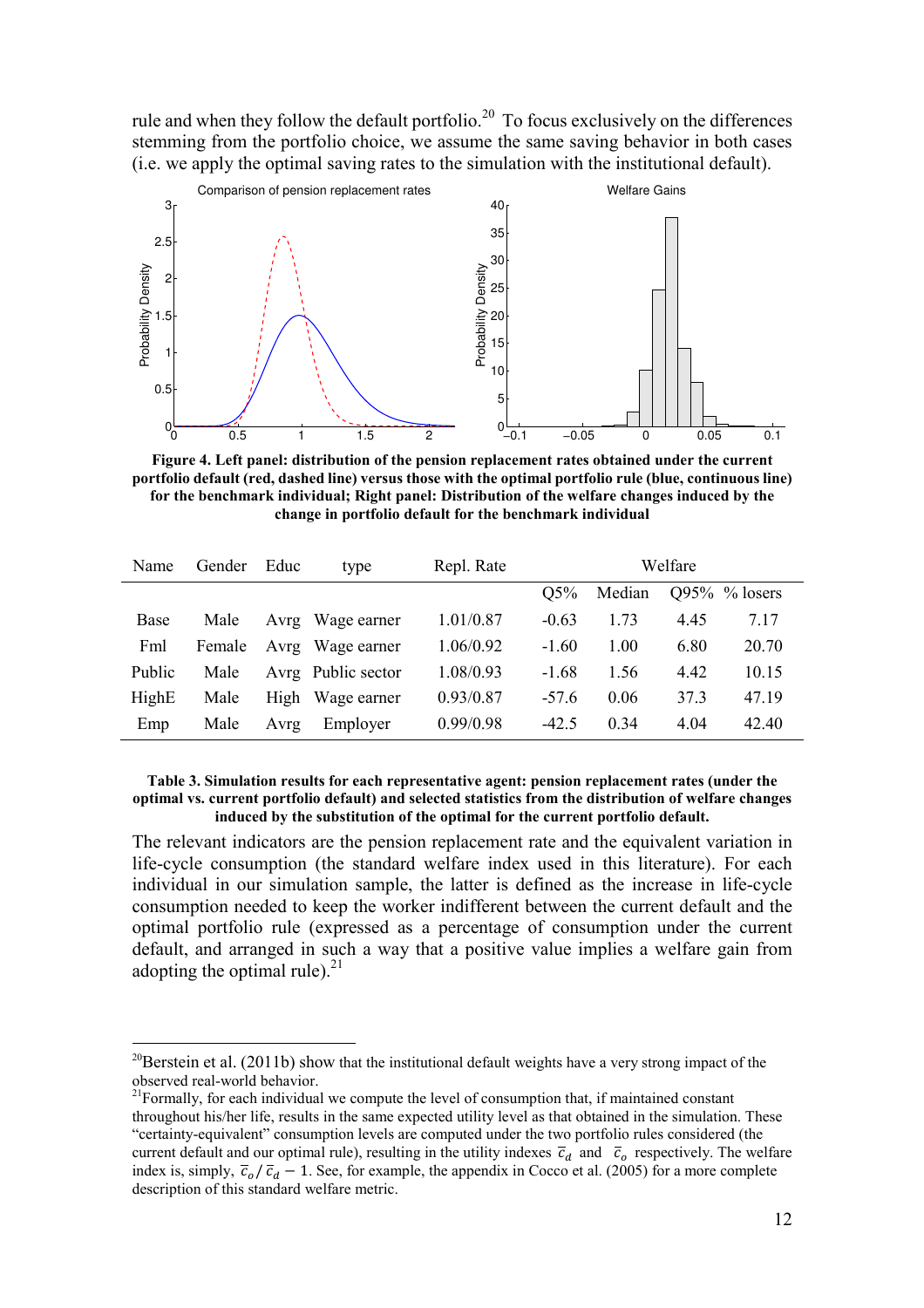The results for our reference individual are presented in Figure 4 and in the top row of Table 3. The optimal policy rule is more "aggressive", which naturally leads to larger (average) stocks of pension wealth and, consequently, higher replacement rates. The optimal share of risky assets is, on average, 84% throughout life, going down to 49% after age 55. On average, the accumulated wealth at the age of 65 amounts to almost 22-times current income under the optimal rule, versus around 19-times under the current default. This translates into an average replacement rate of almost 100% under the optimal system versus 87% under the current default. But averages are not enough to assess changes in welfare, given that higher returns come at the expense of additional risk. To check for this, the left panel of Figure 4 illustrates the estimated distribution of the replacement rates.<sup>22</sup> The picture is clear: there is some increase in risk, but it is definitely small. The shift in the density function is very close to a "first order stochastic dominance".

The distribution of the formal welfare index (the equivalent variation in consumption) confirms the results obtained with the replacement rate (see right panel of Figure 4). On average, the welfare gain is 1.8%, the median gain is 1.7%, and the estimated proportion of welfare losers is 7.2%. The distribution is skewed, with maximum gains (95% quantile) close to 4.5% of annual equivalent consumption and maximum losses  $(5\%$ quantile) of -0.6%. The order of magnitude of these figures is very close to those found in Cocco et al. (2005) for a similar experiment in the USA. Our interpretation of these results is that, in the absence of changes in the economic environment, a shift from the current default life-cycle portfolio to our proposed optimal portfolio should lead to an appreciable increase in welfare for a vast majority of male wage earners of average education. And, it should be possible to set up a mechanism to compensate the ex-post losers and, therefore, guarantee an across the board increase in welfare.

# 4.3. Simulation results for alternative types of individuals

Shall we recommend the optimal portfolio found in the previous section as a new default for all affiliated workers? In this section we analyze the optimal portfolio choices of the other individual types. The results are reported in Table 3 and in Figures 5 to 8.

# Female wage earners

Female wage earners differ from our base case essentially in that the life-cycle profile of their endowment of human capital is flatter, yields smaller income flows and, more importantly, the volatility of those flows is substantially higher.<sup>23</sup> Our simulation results (Figure 5) indicate that these differences do not add up to much in terms of changes in the optimal portfolio composition of their pension wealth. The extra income volatility results in a flatter distribution of the realized replacement rates (see left-bottom panel of Figure 5) but the optimal life-cycle portfolio choice is very similar:  $\omega$  is slightly higher despite the higher volatility and the small positive correlation.<sup>24</sup> Overall, women expose

 $\overline{a}$  $22$ We fit by maximum likelihood a gamma distribution to the simulated replacement rates. The plot displays the probability density functions of the resulting model.

<sup>&</sup>lt;sup>23</sup>Note that differences by gender in life expectancy are not reflected in this simulation.

<sup>&</sup>lt;sup>24</sup> This is slightly puzzling as the stock of human capital is, on average, also smaller and stronger precautionary savings should result in a smaller H/A ratio than their male counterparts. Note, however, that in this model the risky stock of wealth is confined to the retirement account, which is accumulated at a constant rate (leading to a smaller stock of "financial" wealth than males). Besides, note that the differences in the timing of the income flows (i.e. the slope of the life-cycle profile of income) also matters for the timing of the portfolio choice.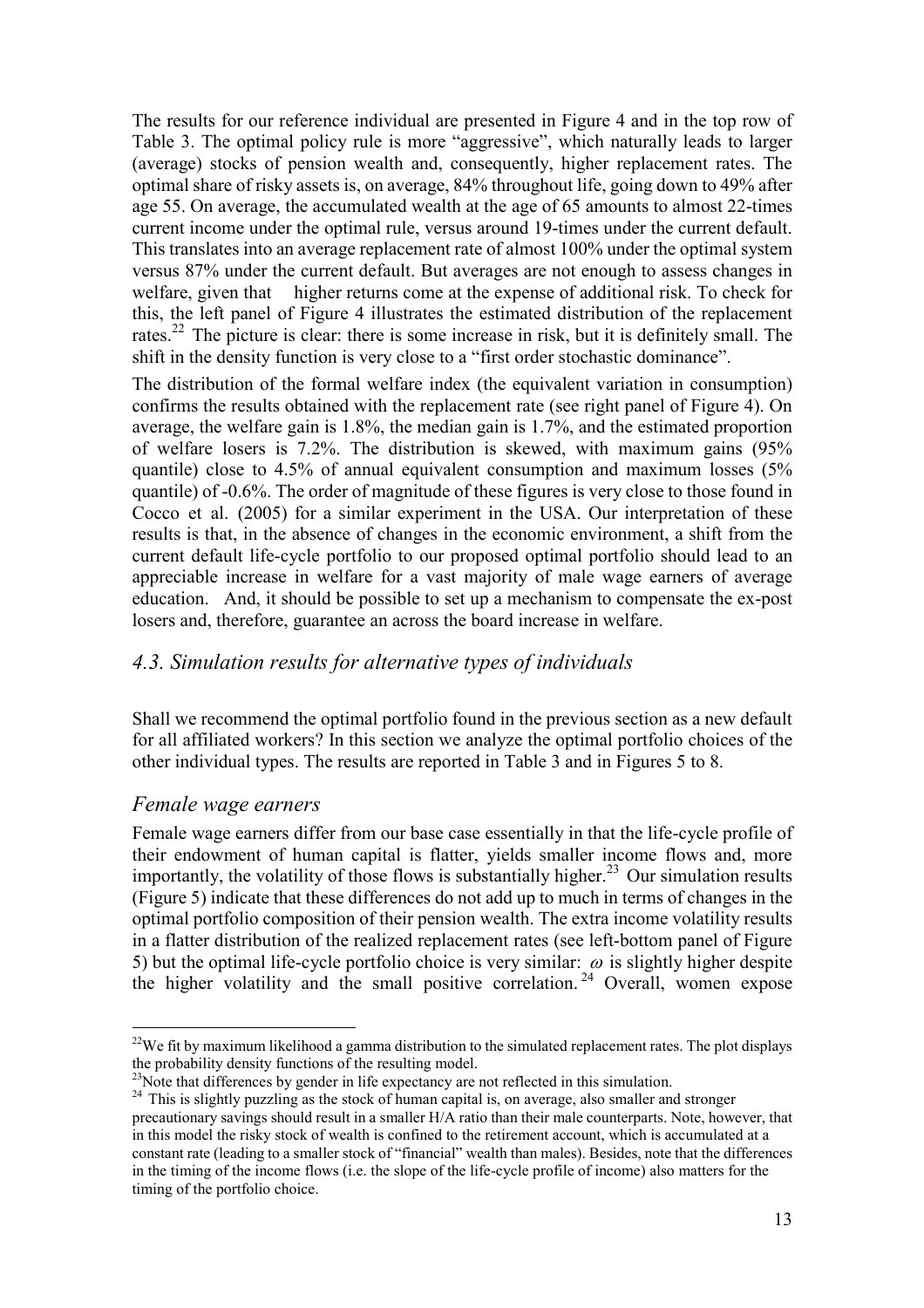themselves to a little more risk than men (87 vs. 84 % on average), but follow an almost identical profile of progressive reductions in the riskiness of their IRAs with age. Individuals ex post profiles are, however, more disperse (the upper and lower bands in the graph are slightly more distant).



Figure 5. Simulation results for a female wage earner of average education. Top panel: median optimal portfolio choice (blue, continuous line) vs. current institutional default (red, dashed line); Left-bottom panel: distribution of the pension replacement rates obtained under the current portfolio default (red, dashed line) versus those with the optimal portfolio rule (blue, continuous line); Right-bottom panel: Distribution of the welfare changes induced by the change from the current portfolio default to the optimal.

For the welfare experiment we consider a slightly different benchmark than in the base case. Indeed, the Chilean legislation adjusts the default portfolio on the basis of gender – although the differences are small. Fund C is prescribed for workers between 35 and 50 years (vs. 55 for males) and Fund D for workers older than 51 years of age (vs. 56 for males). The results of the simulations are very similar (see second row of Table 3). Changing to the optimal portfolio rule is still welfare improving (1.4% gain on average and 1.0% median gain), but the extra risk of the change is bigger as 20.1% of workers, ex post, find themselves worse-off under the optimal rule. Their welfare losses are non-negligible with the 5% lower percentile of the distribution experiencing a 1.6% drop in life-cycle consumption. At the same time, the top 95% of the distribution experiences a 6.8% annual welfare gain. Given the size of the losses, it is no longer obvious that a compensating scheme can be constructed to guarantee uniform welfare gains.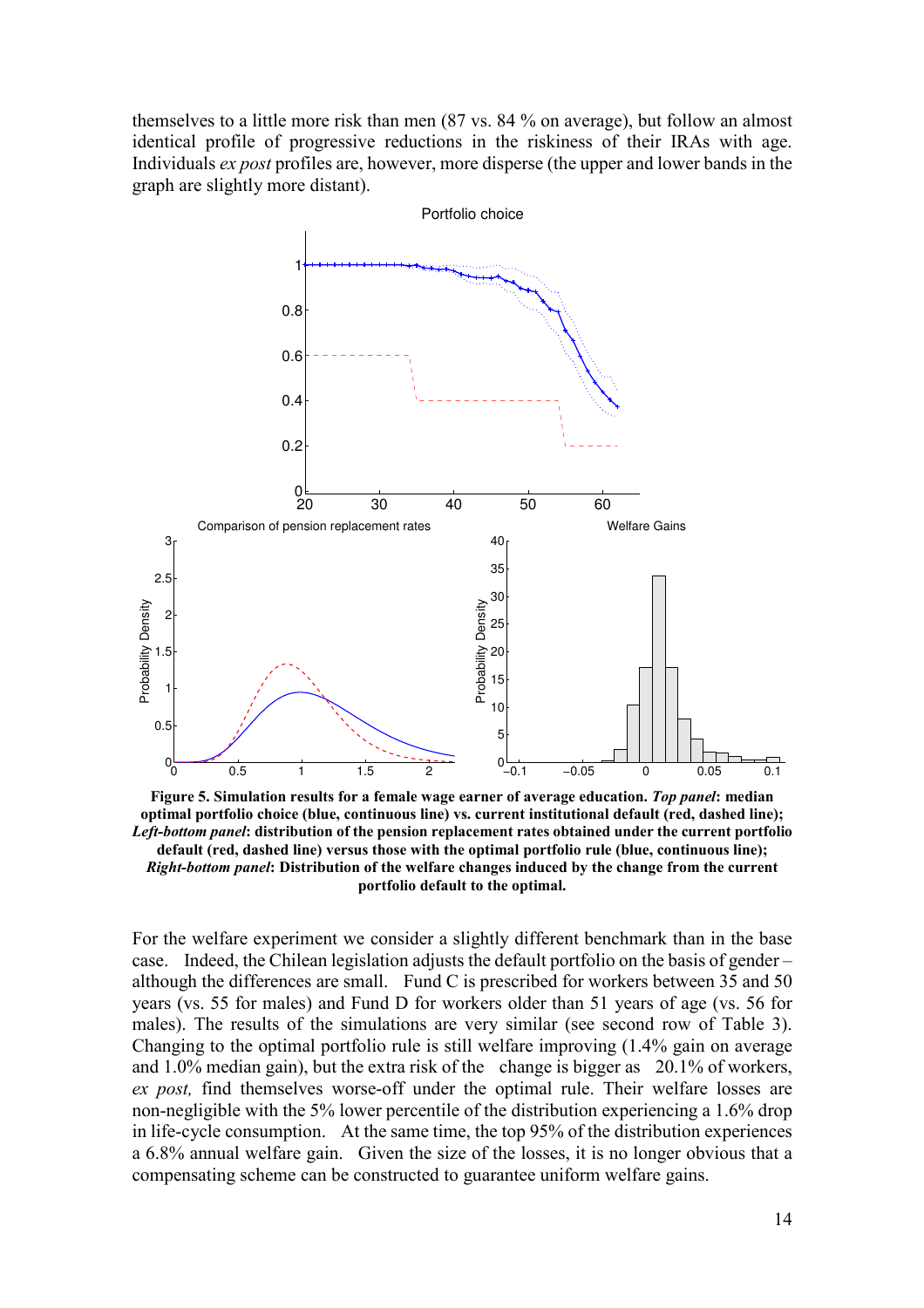

Figure 6. Simulation results for a public sector-wage earner of average education. Top panel: median optimal portfolio choice (blue, continuous line) vs. current institutional default (red, dashed line); Left-bottom panel: distribution of the pension replacement rates obtained under the current portfolio default (red, dashed line) versus those with the optimal portfolio rule (blue, continuous line); Right-bottom panel: Distribution of the welfare changes induced by the change from the current portfolio default to the optimal.

# Public workers

Workers employed in the public sectors are also potential candidates for a different portfolio default. On the one hand, the stochastic properties of their labor income suggest the need for a more prudent portfolio composition: their income shocks display a higher permanent volatility and show an appreciable degree of synchronicity with the shocks on asset returns. But, on the other hand, they hold a substantially bigger stock of human capital, which can act as a cushion for unfavorable investment returns. In the end, our simulations (reported in the third row of Table 3 and in Figure 6) indicate that the first factor predominates, leading to a smaller average exposure to risky assets (78% versus 84% in the benchmark). Notwithstanding, the life-cycle profile of the optimal  $\omega$  is very similar to that in the benchmark case. The main differences appear in later ages, as a result from a higher volatility of income (and a higher correlation with risky returns). Thus, there are important differences in the speed of risk-reduction after the age of 40.

In terms of welfare, the results fall in between the base case and the case of females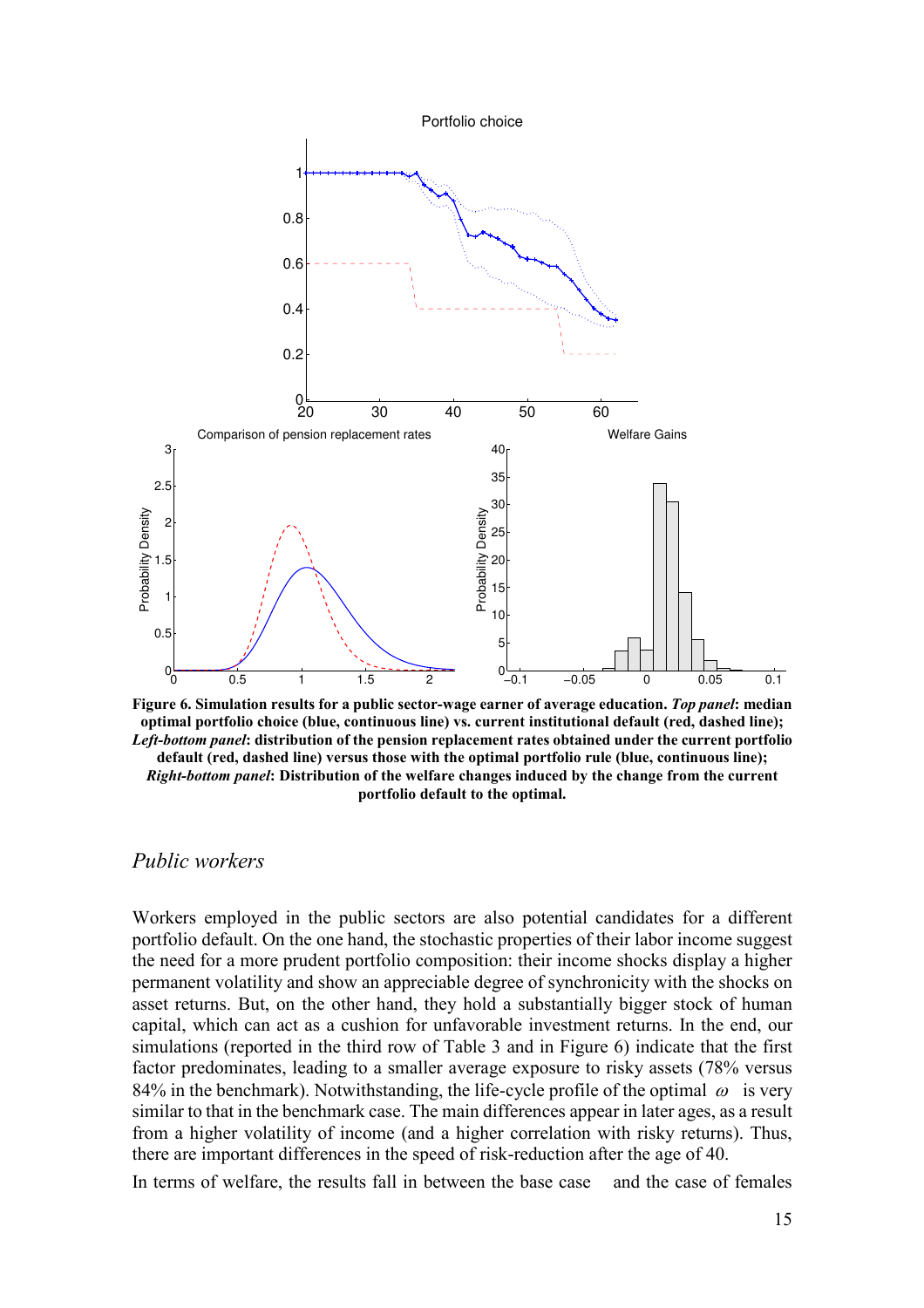studied above. The average welfare results are positive (1.6% gain both in median and average annual consumption), but there is more risk than in the benchmark (10.1% of losers and a 1.7% loss for the 5% percentile).



Figure 7. Simulation results for a male wage earner of high education. Top panel: median optimal portfolio choice (blue, continuous line) vs. current institutional default (red, dashed line); Left-bottom panel: distribution of the pension replacement rates obtained under the current portfolio default (red, dashed line) versus those with the optimal portfolio rule (blue, continuous line); Right-bottom panel: Distribution of the welfare changes induced by the change from the current portfolio default to the optimal.

## High Education

Our simulations show large differences between the optimal and the default portfolio for male wage earners of high education (see fourth row of Table 3 and in Figure 7). This is not surprising, given how different these workers are with respect to our benchmark individual. The volatility of the permanent shocks is almost four times bigger and is correlated with shocks on aggregate returns. These two features clearly demand a more "conservative" portfolio allocation -- although the allocation also depends on the relative proportion of human and financial wealth, and on the average age-profile of labor income (Figure 1). Overall, our simulations suggest much less exposure to the risky asset. The average proportion of stocks is only 64% and the optimal life-cycle profile is hump-shaped, indicating that individuals should only start investing in stocks after almost one decade of professional activity. Then  $\omega$  goes progressively up reaching nearly full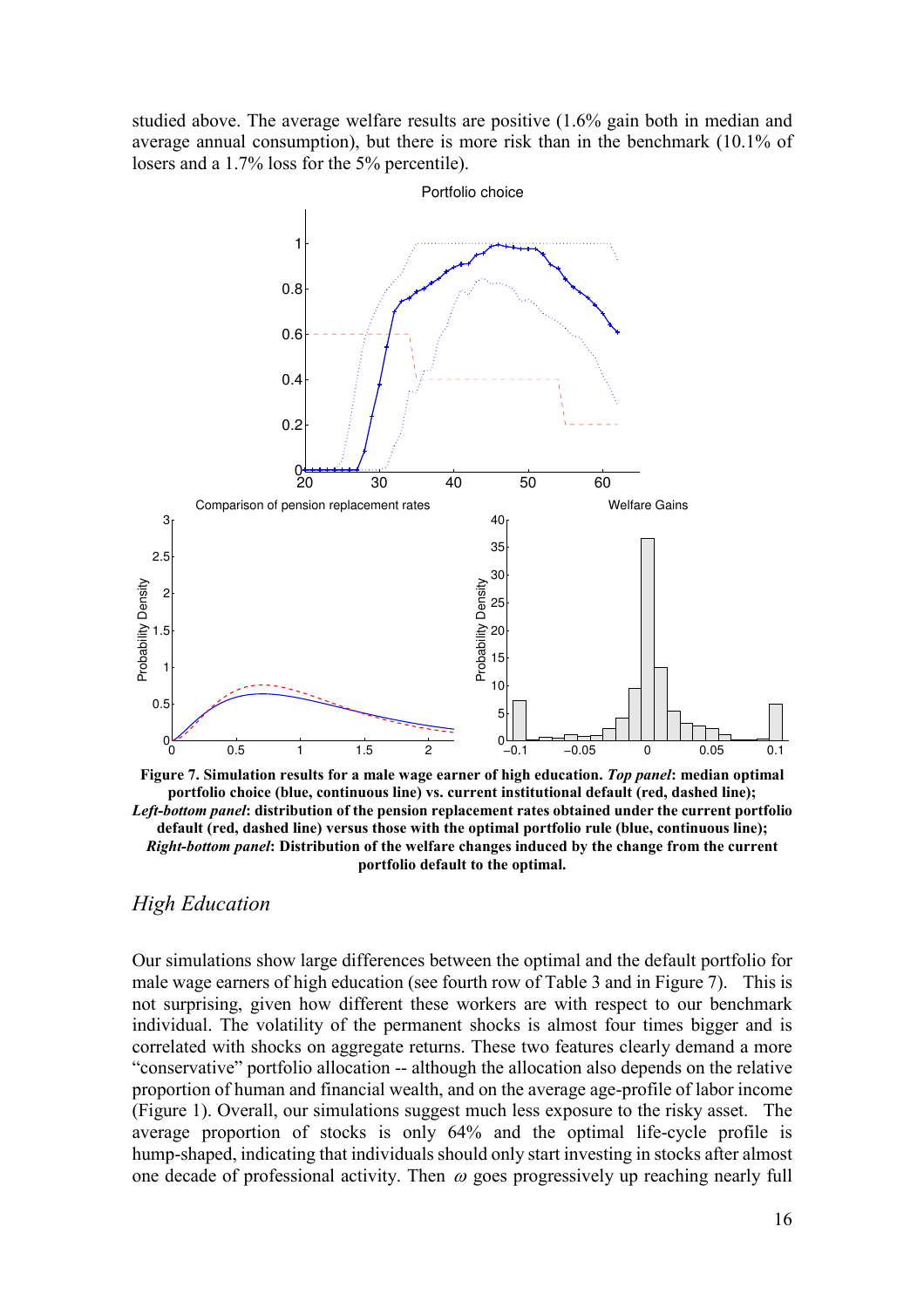exposure in the mid-40s (the average weight between ages 35 and 55 is 92%). Afterwards, the share of risky assets is similar to that in the base case: a marked reduction that leaves the average between ages 56 and 64 at 75%. The visual comparison of the distributions of replacement rates obtained under the current default vs. the optimal portfolio helps to explain the essence of the results. In sharp contrast to the benchmark case, our "safety-first" optimal rule can deliver smaller final pensions in a significant number of cases (the probability mass is redistributed both to the right and to the left of the mode under the current default). The welfare gains of following our optimal portfolio are also smaller, with an average gain of 0.91% of annual consumption and a median gain only slightly positive (0.06%). Some people gain a great deal -- the 95% percentile of the welfare distribution displays a staggering 37.7% increase in life-time consumptions. But the losses in the opposite case (i.e., the potential gains that are missed due to the lower exposure to risk) are even higher at 57.6%. The proportion of individuals that do not benefit from the optimal portfolio (47.2%) is also much higher than in the base case. We can only conclude that the application of the optimal rule may generate a lot of ex post acrimony.



Figure 8. Simulation results for an employer of average education. Top panel: median optimal portfolio choice (blue, continuous line) vs. current institutional default (red, dashed line); Left-bottom panel: distribution of the pension replacement rates obtained under the current portfolio default (red, dashed line) versus those with the optimal portfolio rule (blue, continuous line); Right-bottom panel: Distribution of the welfare changes induced by the change from the current portfolio default to the optimal.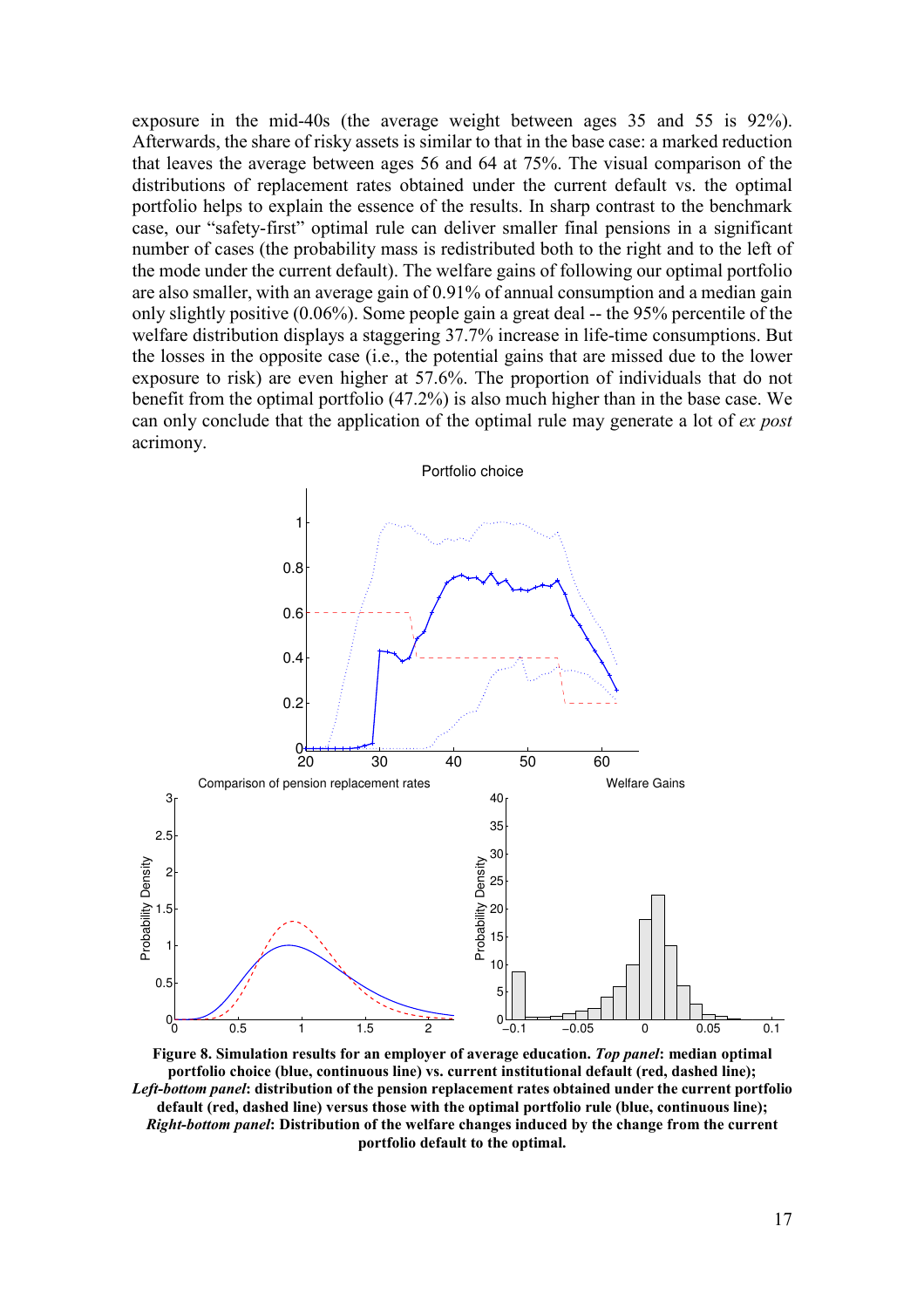# Employers

We conclude our analysis with the exploration of the optimal default for Employers. As with highly educated workers, our a priori would have favored a very conservative portfolio, given the extremely high correlation between return shocks and their idiosyncratic income shocks. Only the relatively small volatility of their permanent income shocks would temper this conjecture. The simulated results (displayed in Figure 8 and in the bottom row of Table 3) clearly confirm our intuition. The optimal average exposure to risky assets is only 46% and, as with the highly educated workers, it is hump-shaped and concentrated in the age interval 35 to 50. Quantitatively, our optimal portfolio allocation is safer in this case, although there is a huge difference between the 5% and 95% band (see Figure 8). Overall, all the same issues discussed for highly educated workers reappear in this case. The shift towards more extreme replacement rates is more acute in this case (left-down panel of Figure 8). The median welfare gain is somewhat bigger, but still very small (0.34% increase in life-time consumption). The proportion of losers is high (42.4%) and the welfare losses are also very substantial (the 5% percentile of the distribution of welfare changes by -42.5%). The maximum welfare gains derived from the extra protection against excessive risk taking are smaller in this case (slightly above 4%). The application of this rule would also result in ex post regrets.

# 5. Conclusions

Our research is a contribution to the analysis of optimal portfolios in mandatory pension systems. We show how the current default rules for portfolio allocation in Chile can be improved in an ex ante way by taking into account observable individual characteristics that affect labor income. Based on these observable characteristics, we develop a set of new rules for the life-cycle allocation of pension wealth that, on average, results in a higher expected welfare than that obtained by following the current defaults. Depending on the characteristics of the individual, our conditional rules can prescribe both higher exposure to risky assets (as in the case of male wage earners of average education) and lower exposure (as in the case of employers).

The policy implications are important. The results suggests that, beyond default portfolios for financial assets, governments should consider observable workers characteristics (age, gender, education, occupation) when defining the level of the contribution rate to the pension system, and the share allocated to pay-as-you-go vs. financial assets. We argue that doing so could not only increase welfare, but also improve incentives to enroll and contribute among individuals who today are outside the system by choice, either working as informal wage earners of self-employed.

At this stage, however, two important caveats should be remembered for the real-world applicability of our methods.. First, it must be clearly understood that the optimal rules are a guarantee of improvement in only an ex ante way. It is always the case that, ex post, some individuals would have found themselves in a better situation under the current portfolio default. For instance, our optimal rule stipulates a less risky default portfolio for employers than the actual "one-size-fits-all" default allocation. This lead to welfare improvements for this group *on average*, but there are always combinations of idiosyncratic and aggregate shocks under which a more "aggressive" portfolio would have performed better. Our simulations indicate that the proportion of individuals that fall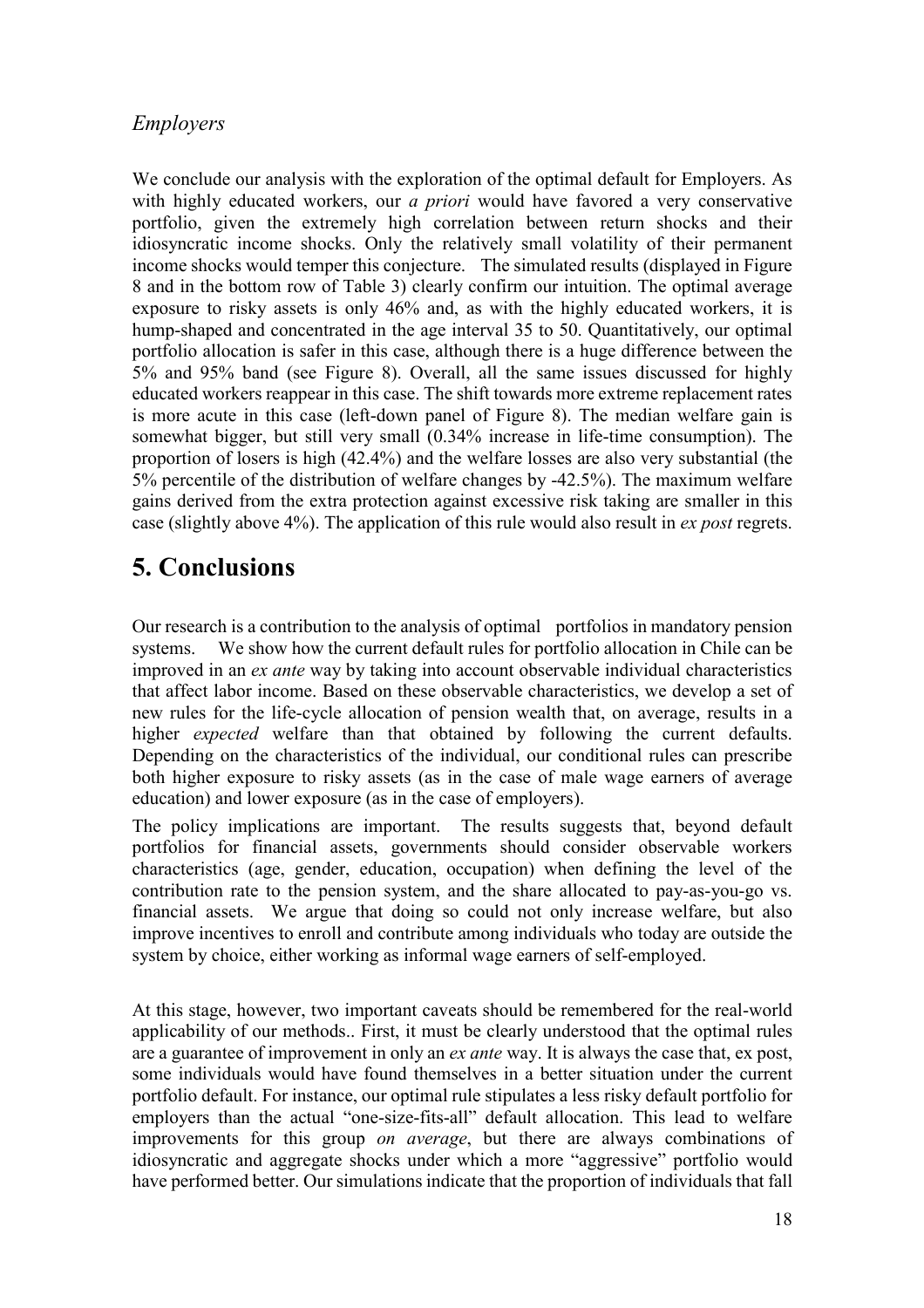in this situation can be large for some type of workers. This, of course, does not invalidate our conclusions, but emphasizes the idea that further research on how to compensate ex-post losers is needed.

A second, more technical, caveat results from how we construct the optimal portfolio rule. Note that we do not propose an automatic modification of the proportion invested in risky stocks with the age of the individual (as with, for example, the Target-date-Funds offered by default by US employers). Our optimal portfolio is a function, at each age, of the current realization of the stochastic labor income and of the current values of the stocks of accumulated private and pension wealth. With our rules, similar workers (in terms of age, education, gender and type of contract) get different advice for their portfolio choice depending on their present and past record of labor income shocks. In the real world, private wealth and the permanent component of income shocks can only be observed by the policy maker approximately (e.g. within brackets and with measurement error). This would reduce the gains from the application of the optimal rule. Our results should, therefore, be taken as upper bounds on the gains that can be feasibly expected in a real world reform.

We conclude the analysis with some suggestions for improvements and future research. An important step forward to complete the current analysis (applied to some selected groups of workers) would be to develop a nationwide welfare evaluation of the outcome of our experiment. This can be done by taking a partition of our representative sample, evaluating the distribution of welfare gains for each group in the partition and aggregating the results (weighted by the population share of each group). A second promising line of research would focus on exploring feasible ex post compensation mechanisms for the workers that experience welfare losses from the change in the default rules. Improving the quality of the key empirical inputs (probably by incorporating more information from other databases) is another avenue for improving the robustness and relevance of the results of our experiments in the future.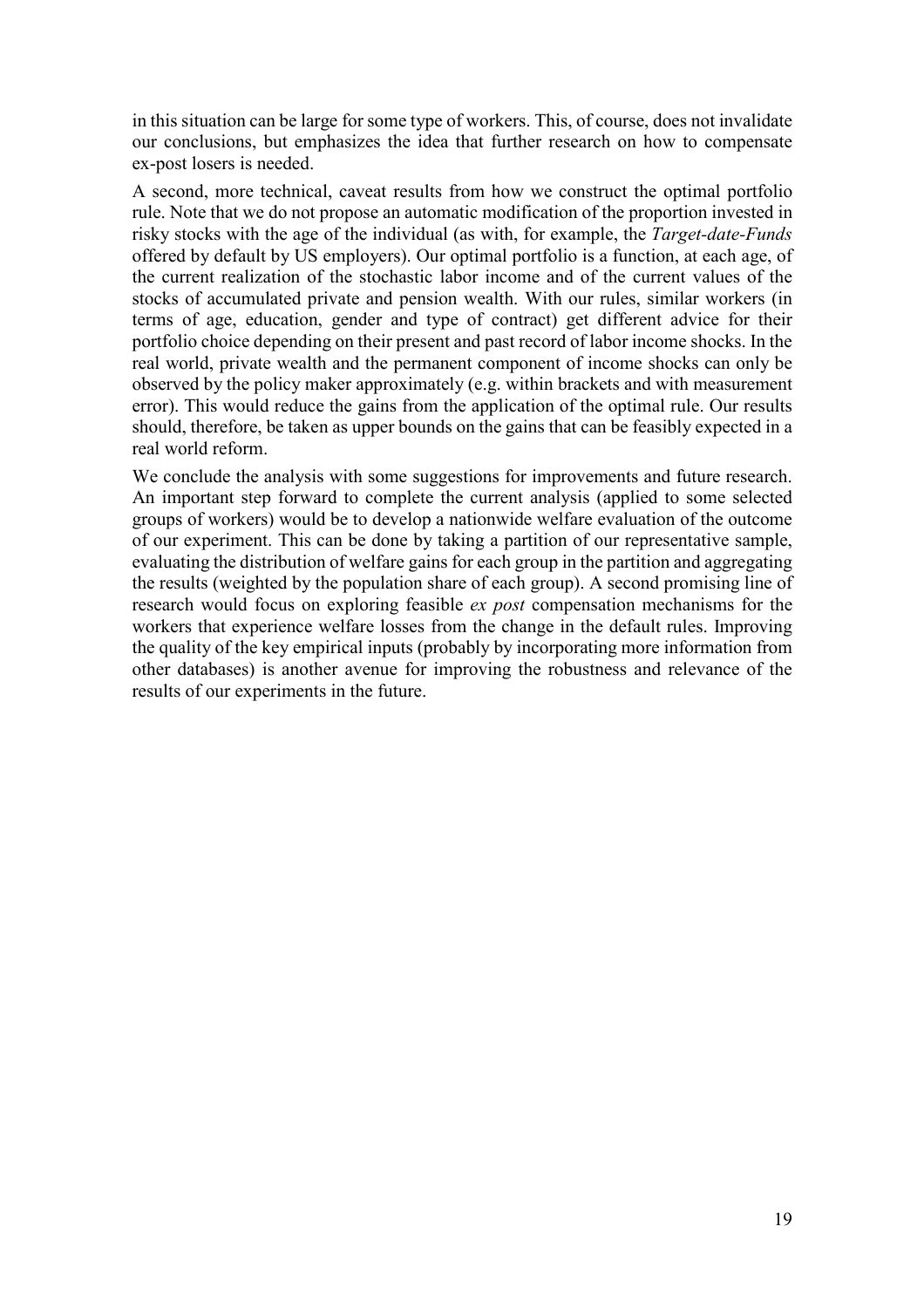#### References

- AFP (2012, feb). Aporte previsional solidario de vejez, APS-vejez (online resource). http://www.safp.cl/573/article-5786.html.
- Benartzi, S and R H. Thaler (2007). Heuristics and biases in retirement savings behavior. Journal of Economic Perspectives, 21, 81–104.
- Berstein, Solange, Olga Fuertes, and Nicolas Torrealba (2011a). Esquema de multifondos en chile. Documento de Trabajo 43, Superintendencia de Pensiones.
- Berstein, Solange, Olga Fuertes, and Nicolas Torrealba (2011b). La importancia de la opción por omisión en los sistemas de pensiones de cuentas individuales: Estrategias de inversión de ciclo de vida. Documento de Trabajo 44, Superintendencia de Pensiones.
- Bodie, Zvi and J Treussard (2007). Making investment choices as simple as possible but not simpler. Financial Analysts Journal, 63, 42–47.
- Bovenberg, L, R Koijen, T Nijman, and C Teulings (2007). Saving and investing over the life cycle and the role of collective pension funds. De Economist, 155.
- Campbell, John, Joao Cocco, Francisco Gomes, and Pascal Mahenhout (2001). Investing retirement wealth: a life-cycle model. In John Campbell and M Feldstein (Eds.), Risk aspects of Investment-based Social Security Reform. University of Chicago Press.
- Campbell, J and L Viceira (2002). Strategic Asset Allocation. Oxford University Press.
- Carroll, C (2006). The method of endogneous gridpoints for solving dynamic stochastic optimization problems. Economics letters, 312–320.
- Carroll, C (2009, March). Lecture notes on solution methods for microeconomic dynamic stochastic optimization problems.
- Carroll, C and A Samwick (1997). The nature of precautionary wealth. Journal of Monetary Economics (40), 41–71.
- Cocco, Joao, Francisco Gomes, and Pascal Mahenhout (2005). Consumption and portfolio choice along the life cycle. The review of financial studies, 18, 491–533.
- Davis, SJ and P Willen (2002). Income shocks, asset returns and portfolio choice. In O S Mitchell, Z Bodie an d PB Hammond, and S Zeldes (Eds.), Innovations in Retirement Financing, pp. 20–49. Pension Reseach Council. The Wharton School of the U. of Pennsylvania University of Pennsylvania Press.
- Estelle, J, G Martínez, and A Iglesias (2005, diciembre). The payout stage in chile: who annuitizes and why? Documento de trabajo 14, Superintendencia de AFP.
- Gomez, F, L Kotlikoff, and L Viceira (2008). Optimal life-cycle inventing with flexible labor supply: a welfare analysis of life-cycle funds. American Economic review: papers and proceedings (98:2), 297–303.
- Human Mortality Database (Data downloaded on May 2011). University of california, Berkeley (usa) and max planck institute for demographic research (germany). Technical report, available at www.mortality.org or www.humanmortality.de.
- Merton, R C (1971). Optimum consumption and portfolio rules in a continuous-time model. Journal of Economics Theory, 9, 373–413.
- Miles, David and Alex Cerny (2006). Risk, return and portfolio allocation under alternative pension systems with incomplete and imperfect financial markets. The Economic Journal, 116, 529–557.
- Repetto, A and C Huneeus (2005). The dynamics of earnings in chile. In J Restrepo, A Tokman, N Loayza, and K Schmidt-Hebbel (Eds.), Labor markets and Institutions, Volume 8 of Central Banking, analysis and Economic policies book series, pp. 383–410. Central Bank of Chile.
- Storesletten, K., C. Telmer, and A. Yaron (2004). Consumption and risk sharing over the life cycle. Journal of Monetary Economics (51), 609–633.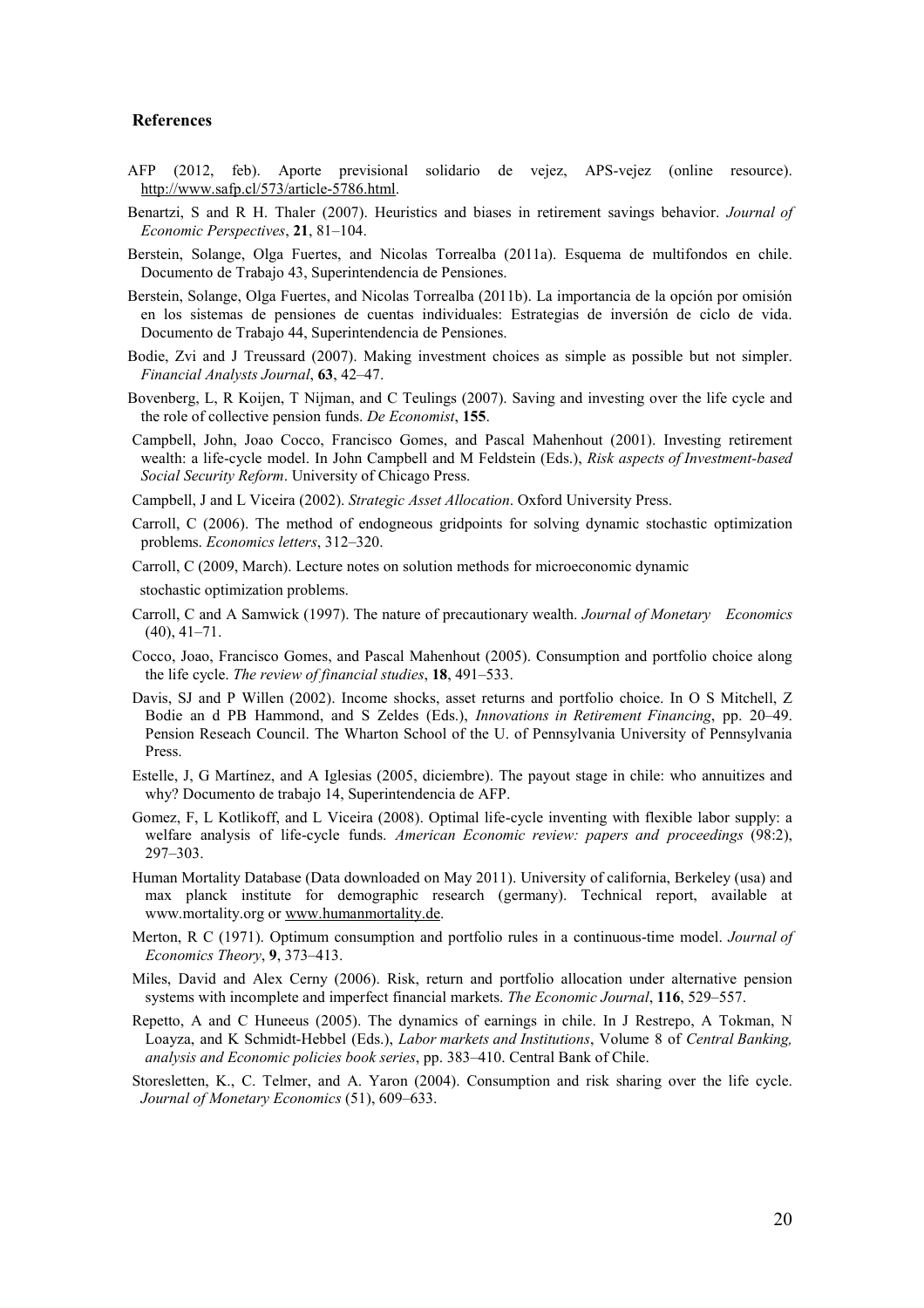# Appendix 1. The details of the model

#### A. Labor income, asset allocation and portfolio defaults

This section provides a rather informal review of the key principle underlying our calculations in this paper: that differences in the properties of labor income would lead to different portfolio choices over the life-cycle. We resort to well-known expressions of optimal portfolio choices to highlight the links between asset allocation and human capital.

It is very well established that the age of a person is an irrelevant factor for the portfolio choice of an investor who only possess financial wealth<sup>25</sup>. His/her asset allocation (summarized in the proportion of risky assets  $\omega$ ) will be identical to that of a short-term investor, known from the classical Markovitz mean/variance analysis:

$$
\omega = \frac{E_t r_{t+1} - r_{t+1}^f + \frac{1}{2}\sigma^2}{\eta \sigma^2}
$$
 (1)

where we assume log-normal returns to the risky asset  $r_{t+1} = Ln (1 + R_{t+1})$  and  $r_{t+1}^f = Ln (1 + R_{t+1}^f)$  $_{t+1}^{f}$ ), constant variances and a constant degree of relative risk aversion,  $\eta$ , on the part of the investor. In this case, all investors should hold the same combination of risky assets, independently of age. This finding is, however, largely irrelevant for individual investors because human wealth is the most important form of wealth available during large parts of the individual life.<sup>26</sup> Actually, for a large majority of the population, it is the only form of wealth available early in life (the exception being people with large inheritances). If the stream of future labor income where riskless, the resulting portfolio choice is still quite straightforward. The optimal portfolio share of risky stocks on the individual's financial wealth should be:

$$
\omega = \frac{E_t r_{t+1} - r_{t+1}^f + \sigma^2 / 2}{\eta \sigma^2} \left( 1 + \frac{H_t}{A_t} \right) \tag{2}
$$

with  $H_t$  standing for the value of the stock of Human Wealth and  $A_t$  representing the stock of financial wealth. The fundamental conclusion from a life-cycle perspective is that  $\omega$  should decline along the working career of a typical individual (as  $H_t$  is progressively exhausted (in absolute terms) and also because of the drop in the relative weight of human vs. financial wealth derived from savings and the accumulation of retirement wealth. It is also evident from (2) that workers with different endowments of human capital may follow different portfolio rules along their life.

To complete the analysis we must acknowledge the uncertain nature of labor income.<sup>27</sup>. We cannot get a closed-form expression in the most general case, but the basic intuitions can be derived in a two-period model with log-normal shocks to income and asset returns.<sup>28</sup>. In this context the optimal risky assets weight is:

 $^{25}$ This is the classical result of Merton (1971), which assumes constant relative risk aversion and an environment characterized by constant investment opportunities.

 $26$ The formula is still valid in a context of complete markets where investors can capitalize human wealth and hedge its risk (as shown in, again, Merton (1971)). This is obviously not the case in real world markets.

 $^{27}$ Due to both idiosyncratic and aggregate shocks, that can be permanent or transitory and that may be correlated with other sources of uncertainty.

<sup>&</sup>lt;sup>28</sup>See chapter 6 in Campbell and Viceira (2002) for a summary of the model and detail references.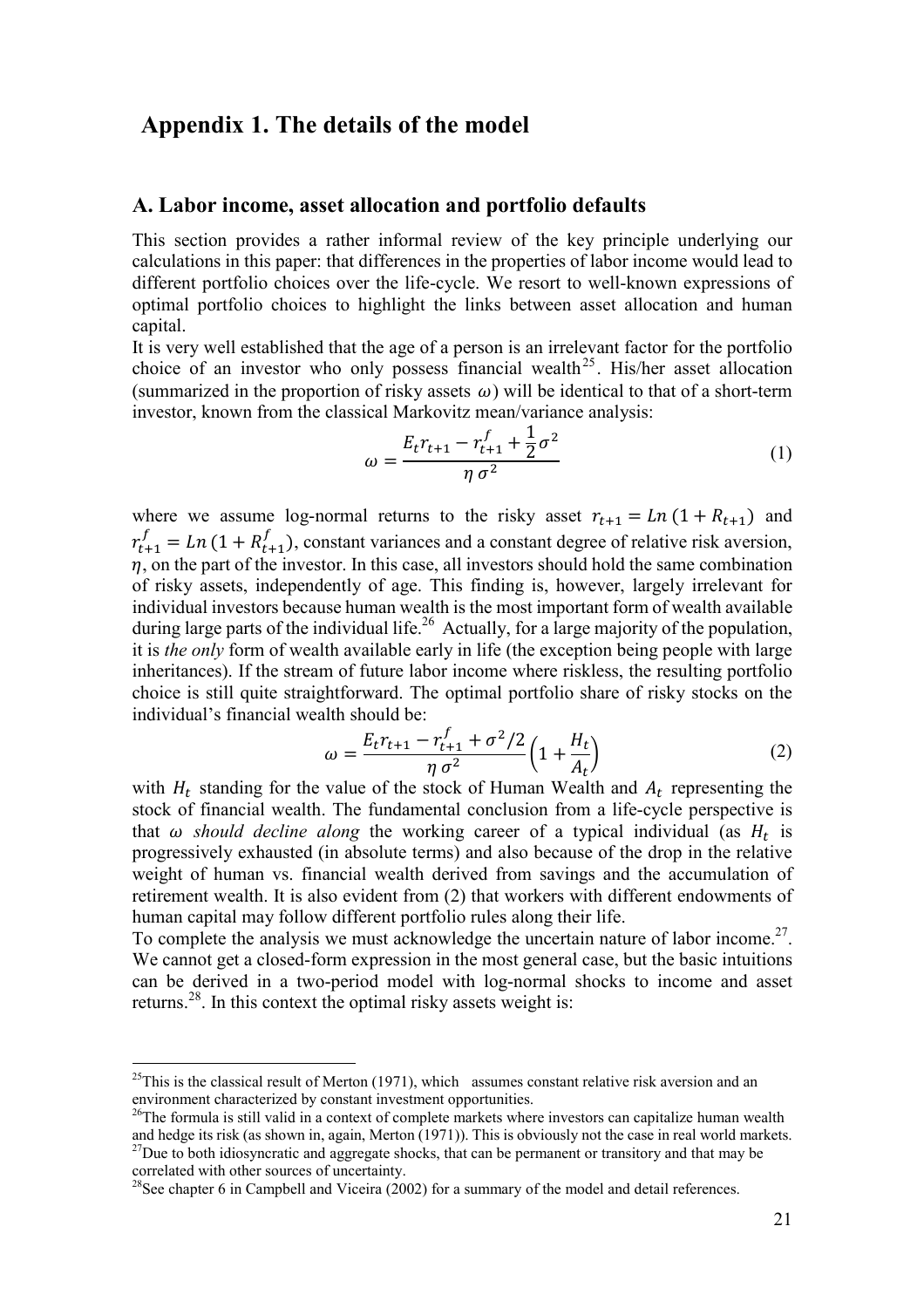$$
\omega = \frac{1}{\phi} \left( \frac{E_t r_{t+1} - r_{t+1}^f + \sigma^2 / 2}{\gamma \sigma^2} \right) + \left( 1 - \frac{1}{\phi} \right) \frac{\sigma_y \rho}{\sigma} \tag{3}
$$

where  $\sigma_v$  is the variance of the labor income shocks,  $\rho$  is the correlation with return shocks and  $\phi$  is the elasticity of consumption with respect to financial wealth.<sup>29</sup> The first term is the usual solution for a short-run investor, now inversely weighted by the wealth-elasticity of consumption. The second component is an income hedging component. If  $\rho < 0$  the risky asset offers a good hedge against negative income shocks, leading to a larger optimal allocation (and the opposite if the correlation is positive). The properties of labor income are, then, of paramount important for asset allocation. As before,  $\omega$  should systematically change with age according to how quickly is human capital exhausted. Furthermore, workers with very volatile labor incomes (large  $\sigma_{v}$ ) and workers whose income is highly synchronized with the returns of the risky assets (large  $\rho$ ) should have far more "conservative" portfolio allocation than otherwise.

#### B. Life cycle problem

 $\overline{a}$ 

This section provides a more detailed description of the formulation, theoretical solutions and numerical simulation of our model of rational life-cycle behavior.

#### B1. Bellman equation (active worker)

The recursive version of the individual problem presented in section 2.1 has the key property that its associated value function is homogeneous with respect to the permanent component of labor income,  $P$ . As a result, a new equivalent problem with one less state variable can be formulated by expressing all variables as ratios to  $P$ . The recovery of the original variables from the transformed ones (denoted by lower case letters) is straightforward (eg.  $M = m P$ ,  $\Pi = \pi P$ , and so on). Similarly, the original value function is obtained from the value function of the transformed problem,  $v_i(m, \pi)$ , after a direct transformation:  $V(i, M, \Pi, P) = \Gamma^{1-\eta} v_i(m, \pi)$ . The problem that is effectively solved with our numerical procedure is as follows:

$$
v_i(m, \pi) = \max_{\{c, \omega\}} \{ u(c) + \beta_{i+1} E_i [(\Gamma_{i+1} \Psi')^{1-\eta} v_{i+1}(m', \pi')] \}
$$
  
\n
$$
a = m - c
$$
  
\n
$$
m' = a R_f' + \zeta \Theta'
$$
  
\n
$$
\pi' = \pi R' + (1 - t)(1 - \zeta) \Theta'
$$
  
\n
$$
R' = \frac{R^f + e^t \omega}{\Gamma_{i+1} \Psi'}
$$
  
\n
$$
R_f' = \frac{R^f}{\Gamma_{i+1} \Psi'}
$$

where the discount factor  $\beta_i = \beta S_i$  and we denote the excess return  $e = R - R^f$ . The expectation operator  $E$  reflects labor and returns uncertainty.

<sup>29</sup> The optimal consumption function is this context is  $c_{t+1} = k + \phi (a_t + r_{t+1}) + (1 - \phi) y_t$  $\phi =$  $e^{a_{t+1}-l}/(1 + e^{a_{t+1}-l})$  < 1where a stands for private wealth,  $\overline{y}$  is permanent income and  $\overline{a}$  represent long term assets. To link (2) and (3) note that form the definition of  $\phi$  it follows that  $1/\phi =$  $1/(e^{a_{t+1}-y}) + 1 = e^y/e^{a_{t+1}} + 1 = E_t[H_{t+1}]/E_t[A_{t+1}] + 1$  (which in continuous time converges (as  $\sigma_l \to 0$ ) to  $(1 + H_t/A_t)$ .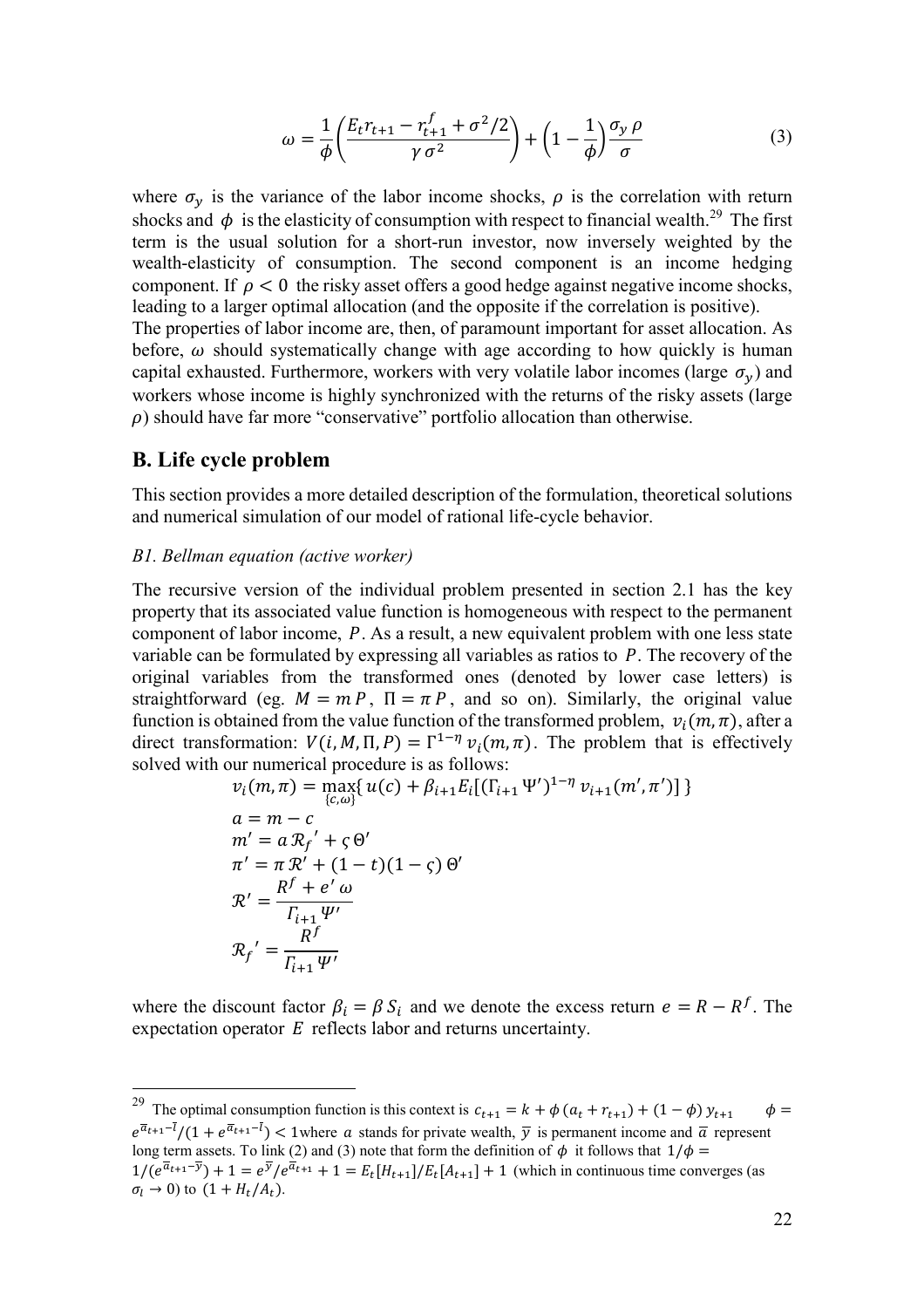#### B2. Theoretical solutions

Rational behavior is summarized in the first order conditions necessary conditions emerging from the problem above:

Optimal consumption at age  $i$ :

$$
u'(c_i) = \beta_i E_i \left[ \frac{R^f}{(\Gamma_{i+1} \Psi_{i+1})^{\eta}} \frac{d v_{i+1}}{d m} (m_{i+1}, \pi_{i+1}) \right]
$$

which, applying a standard envelop theorem, leads to:

 $u'(c_i) = \beta_i R^f E_i[u'(\Gamma_{i+1} \Psi_{i+1} c_{i+1}^*(m_{i+1}, \pi_{i+1}))]$ 

where  $c_{i+1}^*$  is the optimal consumption function available from the immediately preceding iteration.

Optimal portfolio choice

$$
0 = \beta_i E_i \left[ \left( \frac{e_{i+1}}{(T_{i+1} \Psi_{i+1})^{\eta}} \right) \frac{d v_{i+1}}{d \pi} (m_{i+1}, \pi_{i+1}) \right]
$$

where the derivative of the value function with respect to the IRA balance is also obtained via an envelop theorem:

$$
\frac{d v_i}{d \pi}(m_i, \pi_i) = \beta_i E_i \left[ \left( \frac{R^f + e_{i+1} \omega_{i+1}^*}{\left( \Gamma_{i+1} \Psi_{i+1} \right)^{\eta}} \right) \frac{d v_{i+1}}{d \pi}(m_{i+1}, \pi_{i+1}) \right]
$$

Note that, in order to solve this problem, the next-period functions  $\omega_{i+1}^*$  and  $\frac{d v_{i+1}}{d}$  $\frac{\nu_{l+1}}{d\pi}(m,\pi)$  should be available from a preceding iteration.

#### B3. Numerical solution method

The model is solved using the method of "endogenous grid point" developed by C. Carroll (see, for instance Carrol (2006)). The method is a set of procedures for solving dynamic stochastic optimization problems intended to provide highly accurate solutions with large savings in the computational burden implied by more traditional techniques. Although the methods involves several choices (like the particular discrete approximation techniques used for numerical integration or the use of linear interpolation for the approximation of functions outside the solution grid), its key ingredient is the avoidance of root-finding algorithms in the solution of the first order conditions of the problem. This is achieved by solving the problem on an exogenous set of values for the end-of-period savings, rather than for the cash-on-hand  $(m)$  state variable. The values of  *are recovered endogenously as a product of the solution method.*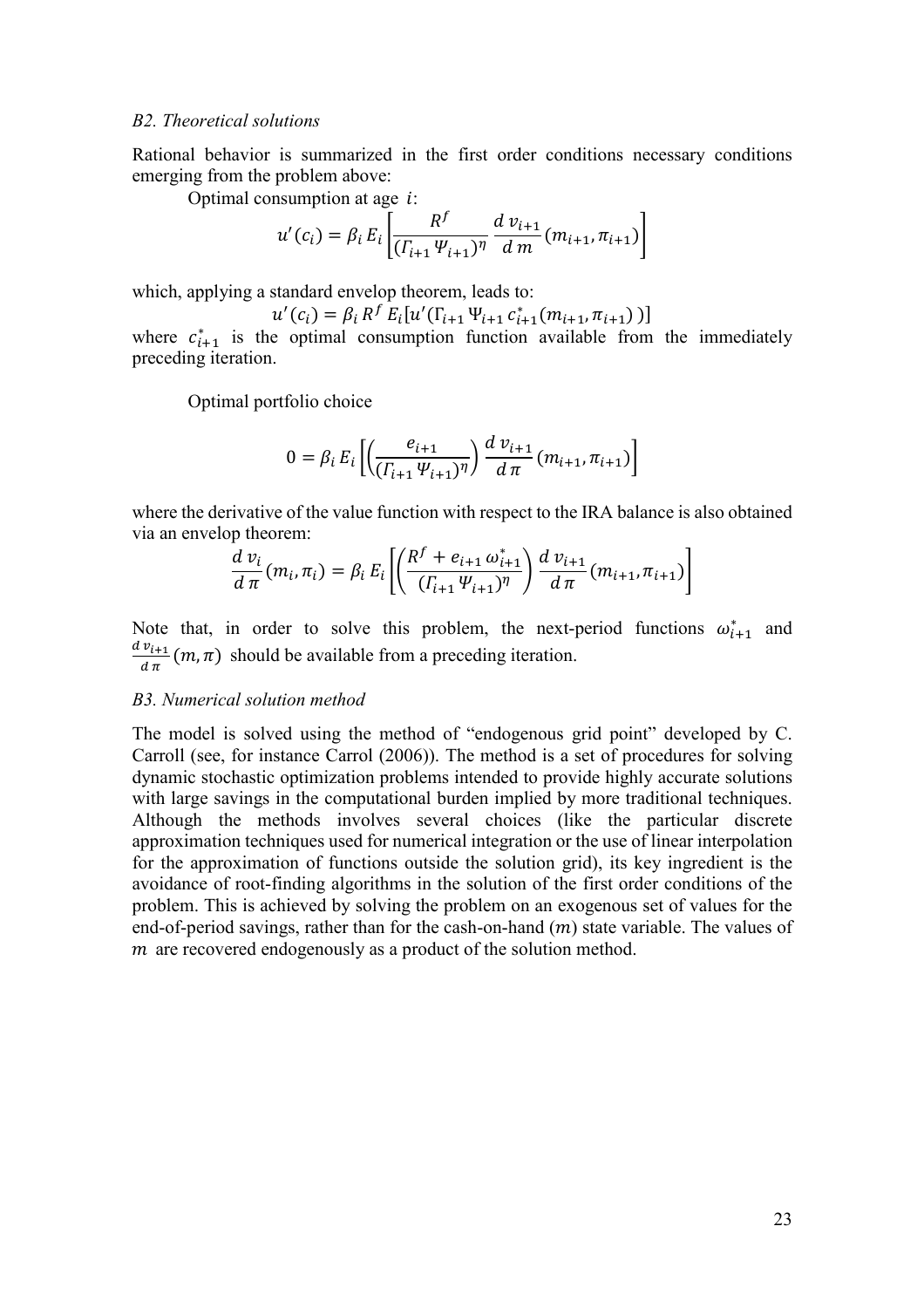



Figure 9. Optimal portfolio choice as a function of cash in hand for three level of accumulated pension rights: low (blue line); average (green line) and high (red line).



Figure 10. Optimal consumption choice as a function of cash in hand for three level of accumulated pension rights: low (blue line); average (green line) and high ( red line)

Figures 9 and 10 illustrate some of the basic properties of the optimal behavioral rules of our problem (for our benchmark calibration). The optimal portfolio choice as a function of the amount of liquid resources available (cash in hand) is illustrated in Figure 9 at two different ages and for three levels of accumulated pension wealth. The proportion of risky assets in the optimal portfolio is increasing in the size of liquid resources available (or constant if the individual is constraint at the corner with a 100% allocation to stocks). Ceteris-paribus, the exposure to risky assets tends to decrease with the size of accumulated pension assets and to be smaller later in life. Extremely risky portfolio choices are, therefore, optimal early in life or for workers with small pension assets (which means that only a small proportion of total wealth is at risk with those bets).

Figure 10 displays the optimal consumption decisions of our benchmark agent, arranged in a similar way as with portfolio choices. In accordance with the standard theory, our simulations uncover consumption functions that are, ceteris paribus, increasing in cash in hand and the level of pension wealth. Note how liquidity considerations are more important early in life (optimal consumption varies with cash in hand but is roughly constant with pension assets), while pension wealth takes a more prominent role as retirement approaches.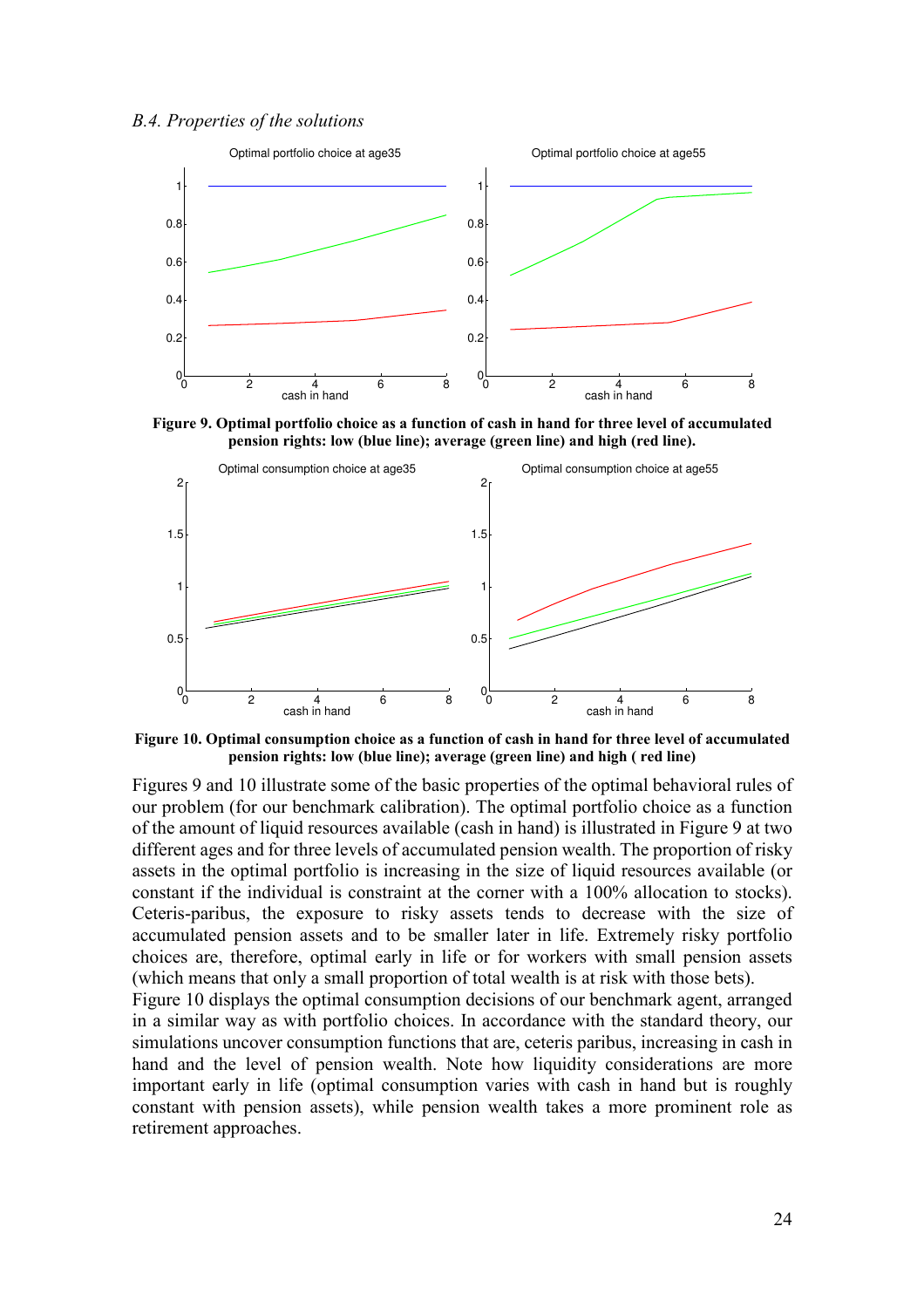# C. Sensitivity analysis

Our simulations assume specific values for some of the unobservable preference parameters of the model. To test the robustness of our findings, we have repeated the experiments under an alternative set of preference parameters. The results in the three most critical dimensions (degree of risk aversion, degree of time discounting of future events and intensity of the preference for leisure --revealed by an early retirement decision) are displayed in Table 4. To simplify the comparison, the table also reproduces the results for our benchmark simulation. It emerges that, although there are some appreciable numerical differences, the main findings of the paper seem robust to the particular value assumed for these unobservable parameters.

| <b>Name</b> | Gender | Educ | type   | Rep                          |      |         | Welfare |      |          |
|-------------|--------|------|--------|------------------------------|------|---------|---------|------|----------|
|             |        |      |        | Rate                         | Avr  | Q5%     | Median  | Q95% | % losers |
|             |        |      |        | <b>Base</b>                  |      |         |         |      |          |
| Base        | Male   | Avrg | Wage E | 1.01/0.87                    | 1.82 | $-0.63$ | 1.73    | 4.45 | 7.17     |
| HighE       | Male   | High | Wage E | 0.93/0.87                    | 0.91 | $-57.6$ | 0.06    | 37.3 | 47.19    |
|             |        |      |        |                              |      |         |         |      |          |
|             |        |      |        | <b>Extreme risk aversion</b> |      |         |         |      |          |
| Base        | Male   | Avrg | Wage E | 0.95/0.87                    | 2.50 | $-0.58$ | 1.17    | 14.4 | 12.1     |
| HighE       | Male   | High | Wage E | 0.79/0.87                    | 1.20 | $-73.1$ | $-0.11$ | 7.0  | 72.5     |
|             |        |      |        |                              |      |         |         |      |          |
|             |        |      |        | <b>Impatient individuals</b> |      |         |         |      |          |
| Base        | Male   | Avrg | Wage E | 0.99/0.87                    | 0.11 | $-0.13$ | 0.1     | 0.37 | 10.1     |
| HighE       | Male   | High | Wage E | 0.74/0.87                    | 0.63 | $-1.9$  | $-0.57$ | 0.43 | 73.6     |
|             |        |      |        |                              |      |         |         |      |          |
|             |        |      |        | <b>Early Retirement</b>      |      |         |         |      |          |
| Base        | Male   | Avrg | Wage E | 0.91/0.79                    | 2.52 | $-2.64$ | 2.56    | 7.25 | 12.9     |
| HighE       | Male   | High | Wage E | 0.84/0.79                    | 5.32 | $-59.1$ | 0.14    | 151  | 45.8     |

Table 4. Sensitivity analysis. Simulation results for the benchmark individual with high risk aversion  $(\eta=8)$ , high discount factor ( $\beta=0.9$ ) (welfare figures multiplied by 100) and early retirement at 60. As with Table 3, we reproduce the pension replacement rates (under the optimal vs. current portfolio default) and selected statistics from the distribution of welfare changes induced by the substitution of the optimal for the current portfolio default

# Appendix 2. The Chilean Pension System

 $\overline{a}$ 

The public sector exerts a very large influence on individual savings decisions in Chile through the regulation of its pension system. Consequently, we pay special attention to reproduce the most fundamental features of this important public/private set of institutions. The core of the system is a set of privately managed individual accounts that operates under the defined-contribution principle (ie. participants bear the risk of poor performance of their retirement investments). The system is, however, strongly regulated by the public sector, who also provides a guaranteed minimum pension to all participants<sup>30</sup>. It follows a review of the main characteristics of the system (as they have

 $30$ The Chilean PAYG pension system was converted in 1981 into a "Fully Funded" (FF) system. It subsequently became a worldwide reference for funded (and private) pension systems. However, it can hardly be characterized as a pure FF pension system nowadays. After the 2008 reform the system is, in effect, a multi-pillar one, with a significant degree of protection to the eventuality of very low returns in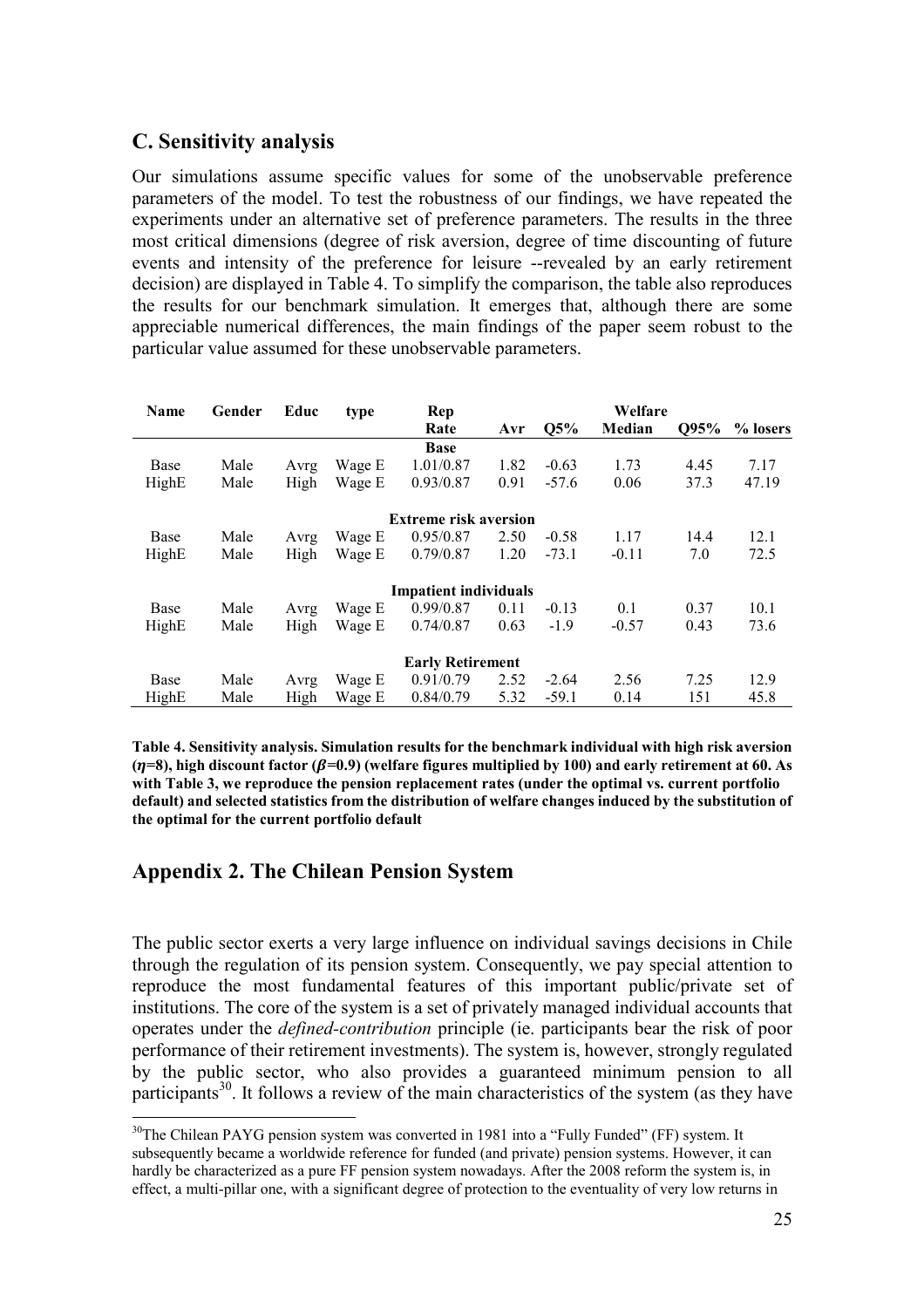been reproduced in our model of section 2). A summary of the values selected for the most important parameters of the model is provided in Table 1.

# Retirement accounts, portfolio choice and portfolio defaults

The system is based on mandatory individual retirement accounts (IRAs) managed by private providers (Administradoras de Fondos de Pensiones, AFP). Registered individuals contribute a 10% of their gross labor income to their retirement accounts and pay a 1.5% commission to the AFP for the management of the account.<sup>31</sup> They also pay a 1.5% contribution charge to finance the invalidity and survival's pensions provided by the system. Finally, individuals pay another 7% of their income to finance the health system, but we model that contribution as part of the general income tax.

Individuals can choose the proportion of risky assets in their retirement accounts. Since 2002 all AFP offer their affiliates a choice among five funds ("Multifondos") featuring clearly different asset compositions (ie. risk/return profiles). The funds are identified by a capital letter and arranged according to their riskiness in a decreasing order: A's funds are mostly invested in variable-income while funds in E are invested almost entirely in fixed income products; Statistical information on the historical composition of each "Multifondo" can be found in page 15 of Berstein et al.  $(2011a)$ .<sup>32</sup>

By default, workers are assigned a "Multifondo" (referred simply as a "Fund" in the text) conditional on age and gender. Fund B is selected for both men and women up to 35 years of age; Fund C is selected for men between 36 and 55 and for women between 36 and 50. Finally, Fund D is the default for men aged 56 and older and for women of 51 years of age or older. Effectively, these restrictions implement a life-cycle portfolio choice characterized by a decreasing proportion of risky assets (starting at 60% and ending at 20%, given the composition of Funds B/D). This pattern is similar to that provided by the "Target-date funds" or "life-cycle" funds normally offered by the private asset-management industry (see, for example, Bodie and Treussard (2007)). In section 4.3 we discuss the convenience of adjusting these defaults according to other observable characteristics of the enrolled workers.

#### Pension benefits and retirement age

<u>.</u>

The legal retirement age is 65 for men (60 for women), although earlier retirement is possible for workers with large enough accrued pension assets. Actually, early retirement was the most popular option before the 2004 reform (see, for example, Estelle et al (2005)). The conditions for early retirement, however, became considerably more restrictive after 2004 and we focus on the case of workers who retire at the age of 65 in our simulations (checking the robustness of our findings to this assumption in appendix 1

private retirement accounts. This protection represents a contingent liability backed by the general tax revenue of the State (i.e., it implies the existence of a PAYG component on the system).

 $31$ Commissions vary with the AFP chosen, but 1.5% is a representative figure.

 $32$ "Multifondo" A can have up to 80% (and no less than 40%) of its assets invested in risky assets. These figures go down progressively along the sequence of "Multifondos", with fund E featuring a maximum 5% allocation to variable-income. Note also that affiliates can contribute to a maximum of 2 "Multifondos". This means that they can (approximately) implement any possible split between risky/riskless assets in their retirement accounts (eg. by weighting "Multifondos" A and E in the correct proportions). This justify our modeling of the portfolio choice,  $\omega$ , as a continuous variable.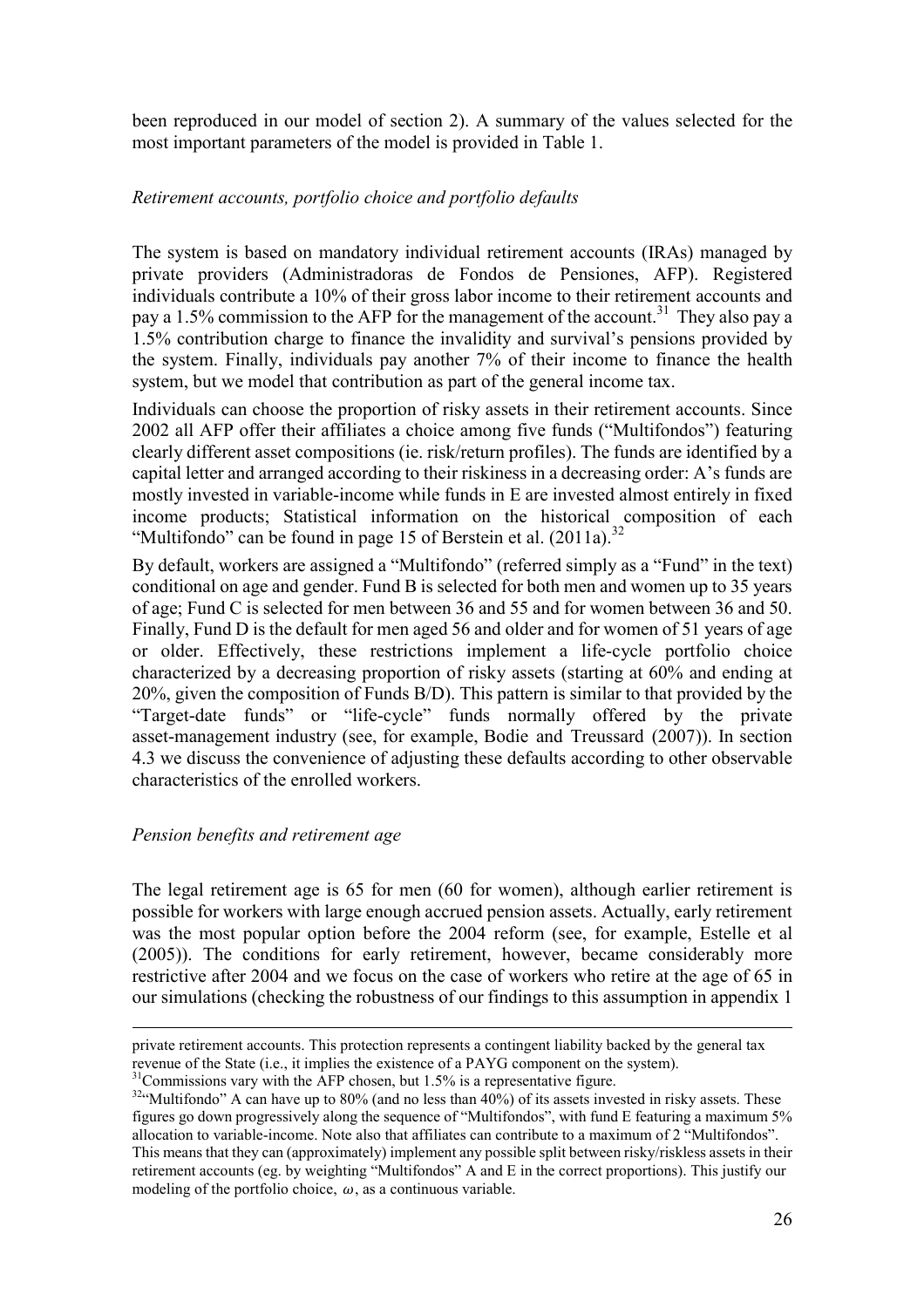section C, devoted to sensitivity analysis). Retirement from the labor force and the claim of the pension benefit are assumed to take place simultaneously at the legal retirement age.

The initial value of the individual pension benefit depends on the amount of funds contributed to the IRA during the life-cycle and the history of returns achieved (by the combination of Funds selected during the working ages). In reality, workers can withdraw their funds in three alternative ways: as programmed withdrawals, by conversion to a constant annuity or through a mixture of both mechanisms. The annuitization option is the most popular and we take it as our base case. In our model, we implement a simplified version of the pension formula used by insurance companies to determine the value of the annuity payout. Given a IRA balance at retirement of Π, the (age-dependent) old-age and survival pension  $B_i$  is set such that:

$$
\Pi = E_R \left[ \sum_{i=R}^T \left( \frac{1}{Rf} \right)^{i-R} \overline{B}_i \right]
$$

where  $E_R$ [.] stands for the expected value, at the age of retirement, of the sum in brackets, given a set of survival probabilities for husband and wife. For married men (or spouses with dependent children)  $\overline{B}$  represents a joint annuity that secures a 60% of the husband annuity, B, to the surviving widow (ie,  $\overline{B}_i = S_i B + (1 - S_i) S_i^f 0.6 B)^{33}$ 

## Minimum and maximum pensions

We reproduce the system of minimum pensions resulting after the 2008 overhaul of the preexisting safety nets. The most outstanding impact of the reform was a large increase in non-contributive pensions with the introduction of the Basic Solidarity Pension. In accordance with our focus on the behavior of affiliates to the AFP system, we model the details of the APS (*Aporte Previsional Solidario*) benefit, in particular the top up of the contributive pension of retirees age 65 or older to an annually legislated maximum (called PMAS).<sup>34</sup> The value of the PMAS benefit has seen successive increases as the new program was progressively phased in since 2008 (see AFP (2012)). In our simulations we calibrate to the value projected for 2011 (255.000 pesos or 8% of the average wage in 2008 according to the ESI data described below). We also model a maximum pension benefit, resulting from the existence of a legal ceiling on the amounts that can be paid into the retirement account. This upper constraint in the size of benefits is rarely binding in our simulations with representative cases.

Pension assets risk and returns

<sup>&</sup>lt;sup>33</sup>Insurance companies apply their own assumptions when setting the survival probabilities and discount factors in the annuity formula. Estelle et al. (2005) estimate the MWR (*money's worth ratio* or the ratio of the present expected value of the annuity streams to the initial payment) to vary (for men) between 91.6 and 98.1% in 1999 and between 95.8 and 99.3% in 2003. We model a prudent behavior by setting the MWR in our model to the smallest of those figures.

 $34$ To qualify for the top-up, the claimant must be a resident in the country for 20 years and his/her family income must be below some specific threshold. We assume that these conditions are met by our simulated households.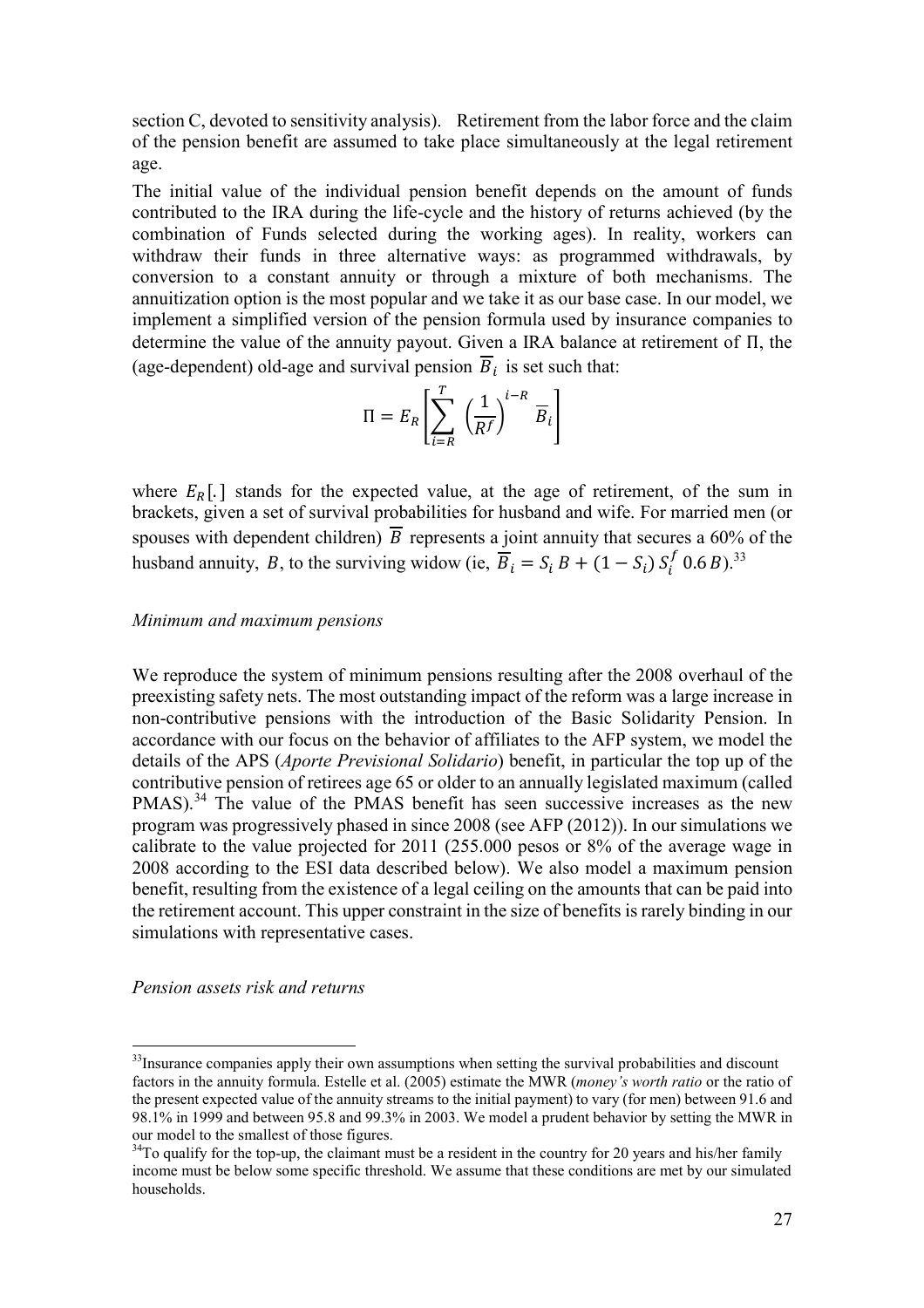We simplify the real institutional structure of the system of Multifondos by assimilating the properties of the risky asset in our model to the historical performance of Fund A. Consequently, we calibrate  $E[R]$  and  $\sigma_R^2$  to the mean and variance of the annual real returns estimated from the monthly data available from Superintendencia de Pensiones (covering the period from the end of 2002 to the beginning of  $2011$ ).<sup>35</sup> In a similar fashion, the riskless rate of interest is assimilated to the return of Fund E. The resulting parameter values are displayed in Table 1.

The second leg of our representation of public institutions is the fiscal system. Here we really cut to the very basics of the system. We consider two constant tax rates: an 18% rate levied on capital income (inspired in the rate imposed on business profits) and a 25% rate applied to labor income (including the 7% contribution rate to the health system and the 1.5% collected for invalidity pensions). Social contributions are exempted on the tax base of the income tax.

<sup>&</sup>lt;sup>35</sup>The estimated values differ slightly according to the particular AFP considered, but the differences are very small and do not change the conclusions of our analysis in any relevant way.